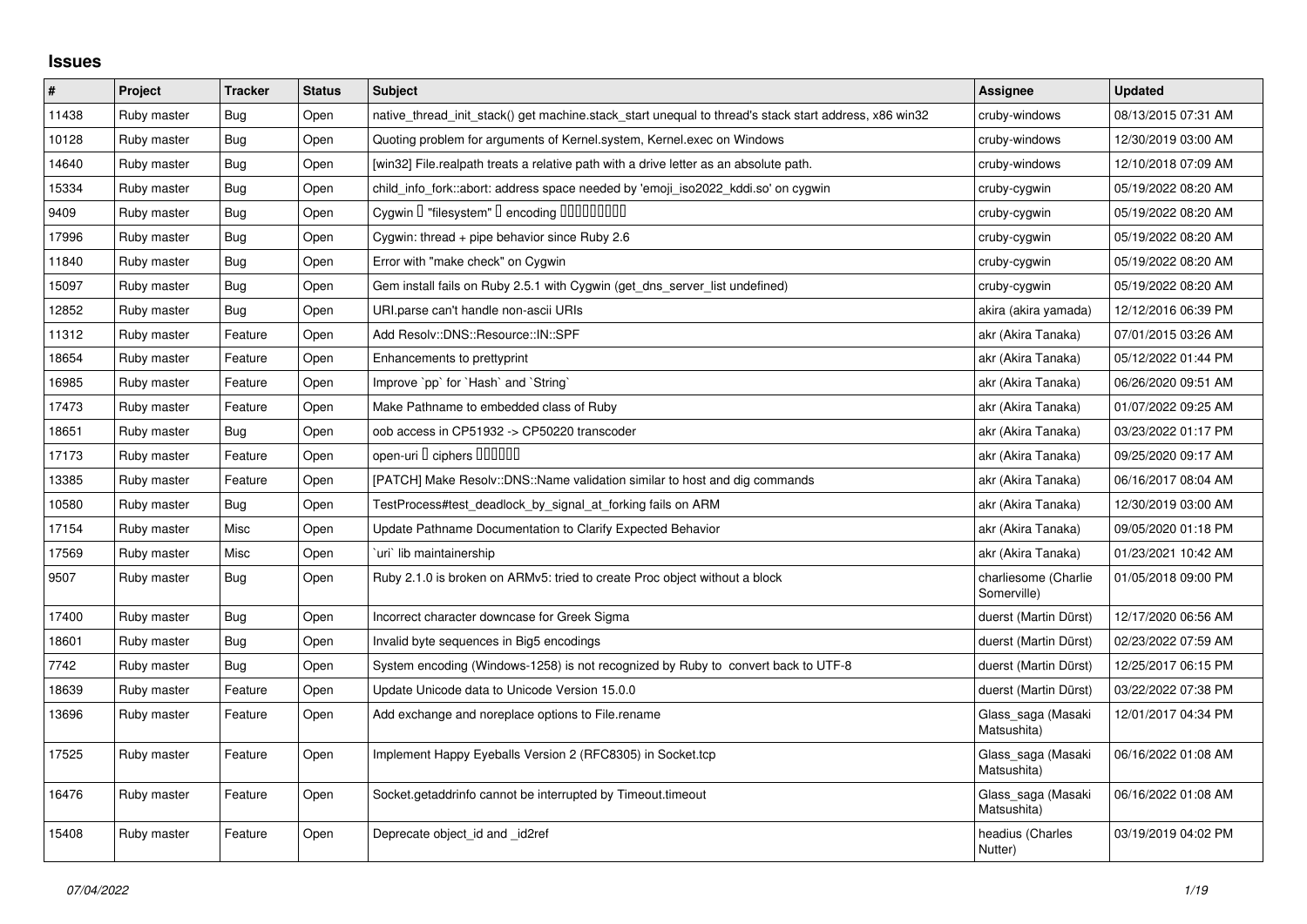| $\#$  | Project     | <b>Tracker</b> | <b>Status</b> | Subject                                                                                                             | <b>Assignee</b>                           | <b>Updated</b>      |
|-------|-------------|----------------|---------------|---------------------------------------------------------------------------------------------------------------------|-------------------------------------------|---------------------|
| 18567 | Ruby master | Bug            | Open          | Depending on default gems in stdlib gems when not needed considered harmful                                         | hsbt (Hiroshi<br>SHIBATA)                 | 04/21/2022 04:45 PM |
| 18614 | Ruby master | Bug            | Open          | Error (busy loop) in<br>TestGemCommandsSetupCommand#test_destdir_flag_does_not_try_to_write_to_the_default_gem_home | hsbt (Hiroshi<br>SHIBATA)                 | 03/17/2022 01:03 AM |
| 18666 | Ruby master | Bug            | Open          | No rule to make target 'yaml/yaml.h', needed by 'api.o'                                                             | hsbt (Hiroshi<br>SHIBATA)                 | 03/29/2022 11:17 AM |
| 18068 | Ruby master | Misc           | Open          | Silence LoadError only if it is for rubygems itself                                                                 | hsbt (Hiroshi<br>SHIBATA)                 | 08/08/2021 02:21 PM |
| 18810 | Ruby master | Bug            | Open          | Make `Kernel#p` interruptable.                                                                                      | ioquatix (Samuel<br>Williams)             | 05/30/2022 12:44 AM |
| 13383 | Ruby master | Feature        | Open          | [PATCH] Module#source_location                                                                                      | ioquatix (Samuel<br>Williams)             | 01/09/2020 05:16 AM |
| 18036 | Ruby master | Bug            | Open          | Pthread fibers become invalid on fork - different from normal fibers.                                               | ioquatix (Samuel<br>Williams)             | 08/19/2021 07:05 AM |
| 18818 | Ruby master | Bug            | Open          | SEGV (Fiber scheduler?)                                                                                             | ioquatix (Samuel<br>Williams)             | 06/06/2022 06:31 PM |
| 18227 | Ruby master | Feature        | Open          | Static class initialization.                                                                                        | ioquatix (Samuel<br>Williams)             | 09/29/2021 09:21 PM |
| 18002 | Ruby master | Bug            | Open          | s390x: Tests failing without LC_ALL env                                                                             | jaruga (Jun Aruga)                        | 07/12/2021 04:30 PM |
| 16492 | Ruby master | <b>Bug</b>     | Open          | TestBugReporter#test bug reporter add test failures                                                                 | jaruga (Jun Aruga)                        | 08/24/2021 01:12 PM |
| 16188 | Ruby master | Misc           | Open          | What are the performance implications of the new keyword arguments in 2.7 and 3.0?                                  | jeremyevans0 (Jeremy<br>Evans)            | 11/27/2019 04:45 PM |
| 18058 | Ruby master | Bug            | Open          | 3.1.0-dev with MJIT enabled Zlib::BufError during `gem install`                                                     | k0kubun (Takashi<br>Kokubun)              | 08/02/2021 08:31 PM |
| 18277 | Ruby master | Bug            | Open          | buffer error (Zlib::BufError) in Zlib::Deflate#deflate when using MJIT                                              | k0kubun (Takashi<br>Kokubun)              | 01/05/2022 03:04 PM |
| 17995 | Ruby master | Bug            | Open          | Slow down when mjit and Ractor are being used at same time                                                          | k0kubun (Takashi<br>Kokubun)              | 06/11/2022 04:02 AM |
| 16185 | Ruby master | <b>Bug</b>     | Open          | basictest failure on AIX 6.1 for 64bit build                                                                        | kanemoto (Yutaka<br>Kanemoto)             | 10/15/2019 12:05 AM |
| 18761 | Ruby master | Misc           | Open          | provide an example wasm project                                                                                     | katei (Yuta Saito)                        | 05/23/2022 11:01 AM |
| 17210 | Ruby master | Feature        | Open          | More readable and useful `Set#inspect`                                                                              | knu (Akinori MUSHA)                       | 05/19/2021 10:12 PM |
| 11710 | Ruby master | Feature        | Open          | [PATCH] Replace Set#merge with Set#merge! and make Set#merge non-mutating.                                          | knu (Akinori MUSHA)   11/18/2015 07:28 PM |                     |
| 15240 | Ruby master | Feature        | Open          | Set operations check for is_a?(Set), rather than allowing duck typing                                               | knu (Akinori MUSHA)                       | 08/27/2019 08:12 PM |
| 16989 | Ruby master | Feature        | Open          | Sets: need $\Psi$ <sup>[]</sup>                                                                                     | knu (Akinori MUSHA)                       | 02/18/2022 02:57 AM |
| 18275 | Ruby master | Feature        | Open          | Add an option to define_method to not capture the surrounding environment                                           | ko1 (Koichi Sasada)                       | 12/03/2021 02:34 PM |
| 14394 | Ruby master | Feature        | Open          | Class.descendants                                                                                                   | ko1 (Koichi Sasada)                       | 01/20/2022 10:46 PM |
| 17502 | Ruby master | Misc           | Open          | C vs Ruby                                                                                                           | ko1 (Koichi Sasada)                       | 12/02/2021 07:53 PM |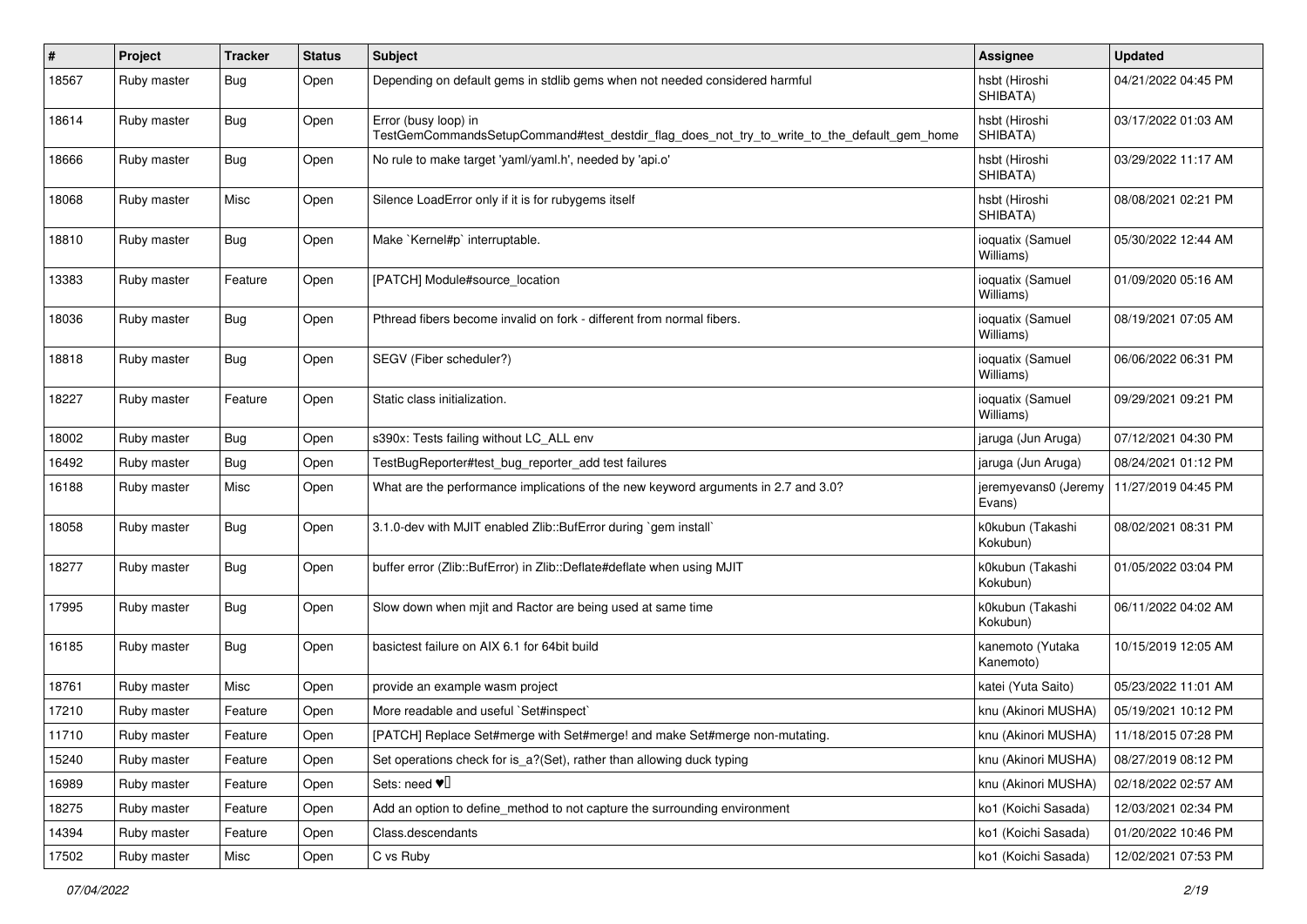| #     | Project     | <b>Tracker</b>   | <b>Status</b> | <b>Subject</b>                                                                                                                    | <b>Assignee</b>     | <b>Updated</b>      |
|-------|-------------|------------------|---------------|-----------------------------------------------------------------------------------------------------------------------------------|---------------------|---------------------|
| 17531 | Ruby master | <b>Bug</b>       | Open          | did you mean' not Ractor friendly                                                                                                 | ko1 (Koichi Sasada) | 01/29/2021 08:48 AM |
| 11808 | Ruby master | <b>Bug</b>       | Open          | Different behavior between Enumerable#grep and Array#grep                                                                         | ko1 (Koichi Sasada) | 10/26/2020 04:36 AM |
| 15315 | Ruby master | <b>Bug</b>       | Open          | ec_switch can still lose interrupts                                                                                               | ko1 (Koichi Sasada) | 11/20/2018 09:32 AM |
| 10932 | Ruby master | Feature          | Open          | Enabling allocation tracing as early as possible                                                                                  | ko1 (Koichi Sasada) | 06/13/2015 07:54 AM |
| 15778 | Ruby master | Feature          | Open          | Expose an API to pry-open the stack frames in Ruby                                                                                | ko1 (Koichi Sasada) | 08/29/2019 06:24 AM |
| 10009 | Ruby master | <b>Bug</b>       | Open          | IO operation is 10x slower in multi-thread environment                                                                            | ko1 (Koichi Sasada) | 05/21/2015 07:19 AM |
| 14492 | Ruby master | Feature          | Open          | iseq loading + caching should be in core                                                                                          | ko1 (Koichi Sasada) | 12/10/2020 08:53 AM |
| 17884 | Ruby master | Feature          | Open          | locindex for profiling tools                                                                                                      | ko1 (Koichi Sasada) | 05/24/2021 04:17 PM |
| 18553 | Ruby master | <b>Bug</b>       | Open          | Memory leak on compiling method call with kwargs                                                                                  | ko1 (Koichi Sasada) | 03/23/2022 09:34 PM |
| 17513 | Ruby master | <b>Bug</b>       | Open          | Methods of shareable objects and UnboundMethods should be shareable                                                               | ko1 (Koichi Sasada) | 01/06/2021 08:53 PM |
| 17667 | Ruby master | <b>Bug</b>       | Open          | Module#name needs synchronization                                                                                                 | ko1 (Koichi Sasada) | 03/02/2021 07:31 AM |
| 14813 | Ruby master | Feature          | Open          | [PATCH] gc.c: make gc_enter+gc_exit pairs dtrace probes, too                                                                      | ko1 (Koichi Sasada) | 12/17/2018 07:42 AM |
| 14859 | Ruby master | Feature          | Open          | [PATCH] implement Timeout in VM                                                                                                   | ko1 (Koichi Sasada) | 07/22/2018 07:42 AM |
| 10423 | Ruby master | Feature          | Open          | [PATCH] opt_str_lit*: avoid literal string allocations                                                                            | ko1 (Koichi Sasada) | 01/05/2018 09:01 PM |
| 15263 | Ruby master | <b>Bug</b>       | Open          | [PATCH] vm_trace.c (postponed_job_register): only hit main thread                                                                 | ko1 (Koichi Sasada) | 10/27/2018 11:35 PM |
| 17359 | Ruby master | <b>Bug</b>       | Open          | Ractor copy mode is not Ractor-safe                                                                                               | ko1 (Koichi Sasada) | 12/02/2020 05:42 PM |
| 18119 | Ruby master | <b>Bug</b>       | Open          | Ractor crashes when instantiating classes                                                                                         | ko1 (Koichi Sasada) | 09/14/2021 01:42 AM |
| 17543 | Ruby master | Bug              | Open          | Ractor isolation broken by `self` in shareable proc                                                                               | ko1 (Koichi Sasada) | 01/29/2021 03:06 PM |
| 17404 | Ruby master | Feature          | Open          | Ractor `move:` API to allow shareability check                                                                                    | ko1 (Koichi Sasada) | 12/18/2020 09:17 PM |
| 17393 | Ruby master | Feature          | Open          | `Ractor::Moved#inspect`                                                                                                           | ko1 (Koichi Sasada) | 12/21/2020 05:47 PM |
| 17624 | Ruby master | Bug              | Open          | Ractor.receive is not thread-safe                                                                                                 | ko1 (Koichi Sasada) | 09/14/2021 01:40 AM |
| 18258 | Ruby master | <b>Bug</b>       | Open          | Ractor shareable? can be slow and mutates internal object flags.                                                                  | ko1 (Koichi Sasada) | 10/21/2021 08:58 AM |
| 17414 | Ruby master | Feature          | Open          | Ractor should allow access to shareable attributes for Modules/Classes                                                            | ko1 (Koichi Sasada) | 12/21/2020 03:56 PM |
| 15802 | Ruby master | Misc             | Open          | Reduce the minimum string buffer size from 127 to 63 bytes                                                                        | ko1 (Koichi Sasada) | 07/30/2019 04:04 AM |
| 8444  | Ruby master | <b>Bug</b>       | Open          | Regexp vars \$~ and friends are not thread local                                                                                  | ko1 (Koichi Sasada) | 07/30/2019 07:38 AM |
| 18886 | Ruby master | <b>Bug</b>       | Open          | Struct aref and aset don't trigger any tracepoints.                                                                               | ko1 (Koichi Sasada) | 06/29/2022 06:05 AM |
| 13512 | Ruby master | Feature          | Open          | <b>System Threads</b>                                                                                                             | ko1 (Koichi Sasada) | 07/14/2017 07:08 AM |
| 11174 | Ruby master | <sub>i</sub> Bug | Open          | threads memory leak                                                                                                               | ko1 (Koichi Sasada) | 06/17/2019 03:17 PM |
| 10238 | Ruby master | Feature          | Open          | todo: remove dependency on malloc_usable_size                                                                                     | ko1 (Koichi Sasada) | 12/10/2020 09:20 AM |
| 15854 | Ruby master | Feature          | Open          | Tracing instance variable assignment                                                                                              | ko1 (Koichi Sasada) | 07/29/2019 07:13 AM |
| 17420 | Ruby master | Bug              | Open          | Unsafe mutation of \$" when doing non-RubyGems require in Ractor                                                                  | ko1 (Koichi Sasada) | 01/07/2021 01:23 PM |
| 17617 | Ruby master | Bug              | Open          | When a Ractor's incoming port is closed, Ractor.receive if does not raise Ractor::ClosedError, but instead<br>blocks indefinitely | ko1 (Koichi Sasada) | 09/14/2021 01:40 AM |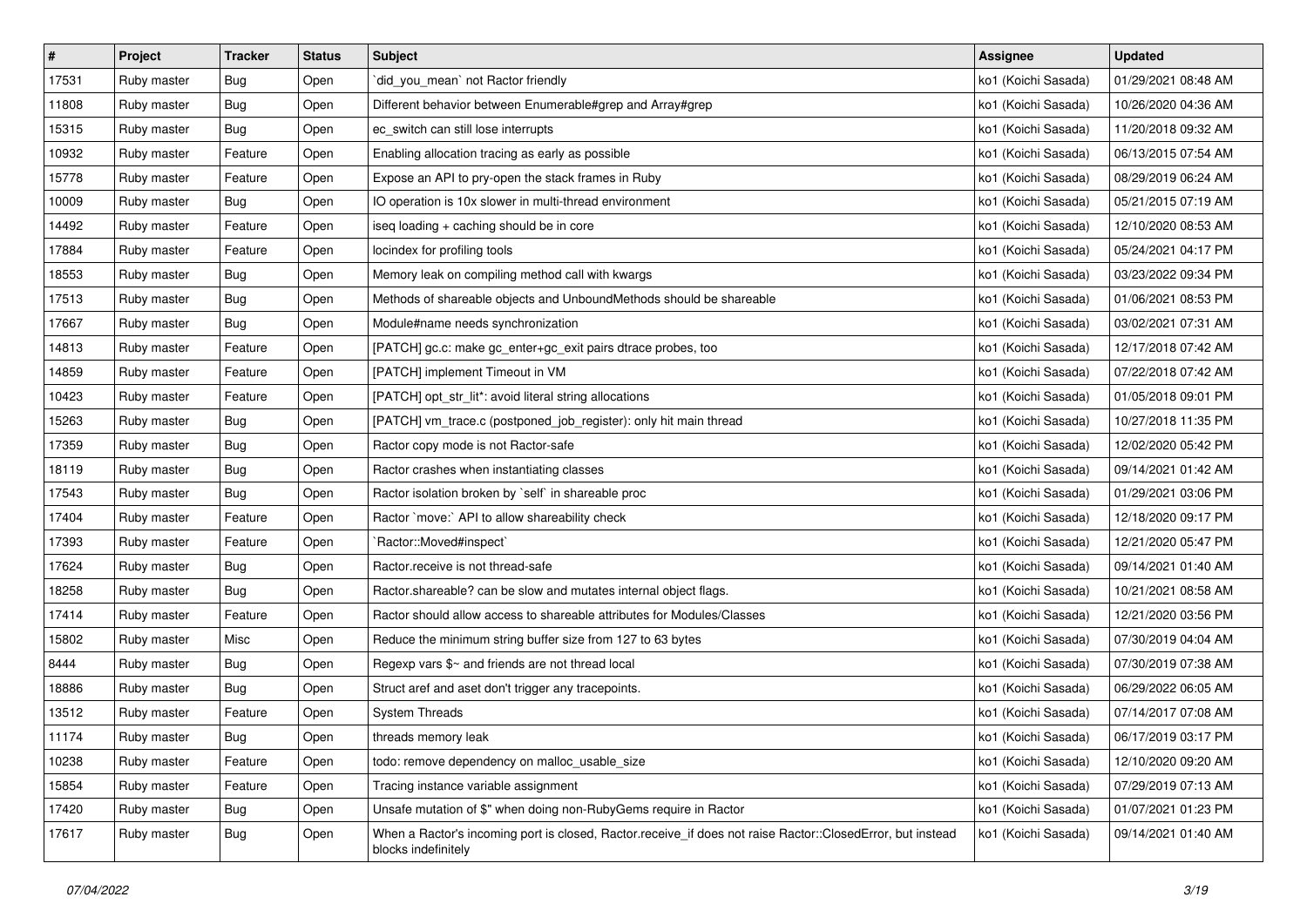| $\#$  | Project     | <b>Tracker</b> | <b>Status</b> | <b>Subject</b>                                                               | <b>Assignee</b>                        | <b>Updated</b>      |
|-------|-------------|----------------|---------------|------------------------------------------------------------------------------|----------------------------------------|---------------------|
| 13697 | Ruby master | Feature        | Open          | [PATCH]: futex based thread primitives                                       | kosaki (Motohiro<br>KOSAKI)            | 01/28/2018 11:41 PM |
| 15881 | Ruby master | Feature        | Open          | Optimize deconstruct in pattern matching                                     | ktsj (Kazuki Tsujimoto)                | 12/25/2019 04:28 AM |
| 15918 | Ruby master | Feature        | Open          | Pattern matching for Set                                                     | ktsj (Kazuki Tsujimoto)                | 07/29/2019 08:12 AM |
| 18564 | Ruby master | Feature        | Open          | Add Exception#detailed message                                               | mame (Yusuke<br>Endoh)                 | 02/01/2022 08:06 PM |
| 14244 | Ruby master | Feature        | Open          | Better error messages for scripts with non-matching end statements           | mame (Yusuke<br>Endoh)                 | 11/29/2018 08:57 AM |
| 18194 | Ruby master | Feature        | Open          | No easy way to format exception messages per thread/fiber scheduler context. | mame (Yusuke<br>Endoh)                 | 09/29/2021 10:10 AM |
| 9347  | Ruby master | Feature        | Open          | Accept non callable argument to detect                                       | marcandre<br>(Marc-Andre<br>Lafortune) | 01/05/2018 09:00 PM |
| 15815 | Ruby master | Feature        | Open          | Add option to raise NoMethodError for OpenStruct                             | marcandre<br>(Marc-Andre<br>Lafortune) | 09/28/2020 02:11 AM |
| 8223  | Ruby master | Feature        | Open          | Make Matrix more omnivorous.                                                 | marcandre<br>(Marc-Andre<br>Lafortune) | 04/09/2013 03:42 AM |
| 11181 | Ruby master | Feature        | Open          | Add a line directive to Ruby                                                 | matz (Yukihiro<br>Matsumoto)           | 01/26/2016 02:04 AM |
| 7704  | Ruby master | Feature        | Open          | Add a list of enabled (experimental) language features.                      | matz (Yukihiro<br>Matsumoto)           | 12/25/2017 06:15 PM |
| 12244 | Ruby master | Feature        | Open          | Add a way to `integer - integer % num`                                       | matz (Yukihiro<br>Matsumoto)           | 05/17/2016 06:05 AM |
| 10489 | Ruby master | Feature        | Open          | Add inherit method for clearer and multiple inheritance                      | matz (Yukihiro<br>Matsumoto)           | 12/10/2020 08:53 AM |
| 17830 | Ruby master | Feature        | Open          | Add Integer#previous and Integer#prev                                        | matz (Yukihiro<br>Matsumoto)           | 04/27/2021 11:35 PM |
| 7876  | Ruby master | Feature        | Open          | Add method for accessing Class from within Singleton Class                   | matz (Yukihiro<br>Matsumoto)           | 12/25/2017 06:15 PM |
| 7654  | Ruby master | Feature        | Open          | Add optional code block to IO::readlines                                     | matz (Yukihiro<br>Matsumoto)           | 12/25/2017 06:15 PM |
| 7883  | Ruby master | Feature        | Open          | Add Regex#to_proc                                                            | matz (Yukihiro<br>Matsumoto)           | 12/25/2017 06:15 PM |
| 9043  | Ruby master | Feature        | Open          | Add String#f method as shortcut for #freeze                                  | matz (Yukihiro<br>Matsumoto)           | 01/05/2018 09:00 PM |
| 10574 | Ruby master | Feature        | Open          | Add String#Ichomp and String.Ichomp!                                         | matz (Yukihiro<br>Matsumoto)           | 12/15/2014 04:34 PM |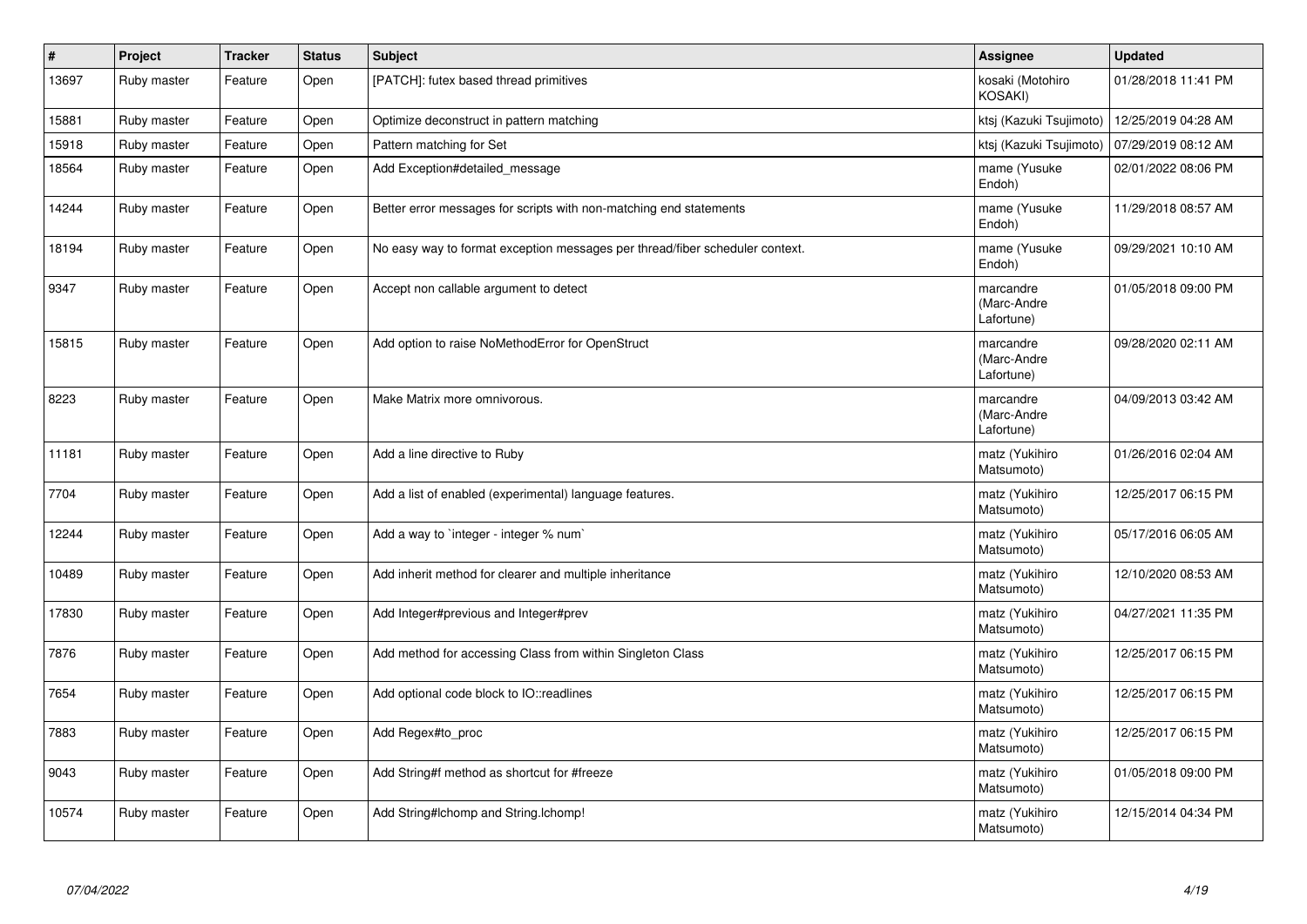| #     | Project     | <b>Tracker</b> | <b>Status</b> | Subject                                                                               | <b>Assignee</b>              | <b>Updated</b>      |
|-------|-------------|----------------|---------------|---------------------------------------------------------------------------------------|------------------------------|---------------------|
| 7614  | Ruby master | Feature        | Open          | alias accessor                                                                        | matz (Yukihiro<br>Matsumoto) | 12/25/2017 06:15 PM |
| 17279 | Ruby master | Feature        | Open          | Allow a negative step in Range#step with a block                                      | matz (Yukihiro<br>Matsumoto) | 10/22/2020 02:23 AM |
| 10404 | Ruby master | Feature        | Open          | Allow individual finalizers to be removed with ObjectSpace.undefine_finalizer         | matz (Yukihiro<br>Matsumoto) | 10/20/2014 08:14 AM |
| 17785 | Ruby master | Feature        | Open          | Allow named parameters to be keywords                                                 | matz (Yukihiro<br>Matsumoto) | 12/17/2021 06:10 PM |
| 15991 | Ruby master | Feature        | Open          | Allow questionmarks in variable names                                                 | matz (Yukihiro<br>Matsumoto) | 07/30/2019 03:57 AM |
| 11390 | Ruby master | Feature        | Open          | Allow symbols starting with numbers                                                   | matz (Yukihiro<br>Matsumoto) | 08/14/2015 05:23 AM |
| 16986 | Ruby master | Feature        | Open          | Anonymous Struct literal                                                              | matz (Yukihiro<br>Matsumoto) | 01/15/2022 04:57 PM |
| 7657  | Ruby master | Feature        | Open          | Array#& doesn't accept Enumerables                                                    | matz (Yukihiro<br>Matsumoto) | 12/25/2017 06:15 PM |
| 7444  | Ruby master | Feature        | Open          | Array#product_set                                                                     | matz (Yukihiro<br>Matsumoto) | 12/25/2017 06:15 PM |
| 15277 | Ruby master | Feature        | Open          | at exec                                                                               | matz (Yukihiro<br>Matsumoto) | 05/25/2020 01:09 AM |
| 15330 | Ruby master | Feature        | Open          | autoload relative                                                                     | matz (Yukihiro<br>Matsumoto) | 06/19/2022 11:25 PM |
| 12019 | Ruby master | Feature        | Open          | Better low-level support for writing concurrent libraries                             | matz (Yukihiro<br>Matsumoto) | 12/23/2021 11:43 PM |
| 7914  | Ruby master | Feature        | Open          | Case for local class methods                                                          | matz (Yukihiro<br>Matsumoto) | 12/25/2017 06:15 PM |
| 14724 | Ruby master | Feature        | Open          | chains of inequalities                                                                | matz (Yukihiro<br>Matsumoto) | 05/19/2018 01:06 AM |
| 7546  | Ruby master | Feature        | Open          | Change behavior of `Array#slice` for an argument of `Range` class                     | matz (Yukihiro<br>Matsumoto) | 12/10/2020 08:49 AM |
| 7149  | Ruby master | Feature        | Open          | Constant magic for everyone.                                                          | matz (Yukihiro<br>Matsumoto) | 12/25/2017 06:15 PM |
| 7748  | Ruby master | Feature        | Open          | Contextual send                                                                       | matz (Yukihiro<br>Matsumoto) | 12/10/2020 08:53 AM |
| 14760 | Ruby master | Misc           | Open          | cross-thread IO#close semantics                                                       | matz (Yukihiro<br>Matsumoto) | 05/17/2018 08:21 AM |
| 10549 | Ruby master | Feature        | Open          | Deprecate each_with_index and each_with_object in favor of with_index and with_object | matz (Yukihiro<br>Matsumoto) | 07/27/2021 11:09 AM |
| 6869  | Ruby master | Feature        | Open          | Do not treat `_` parameter exceptionally                                              | matz (Yukihiro<br>Matsumoto) | 12/10/2020 08:58 AM |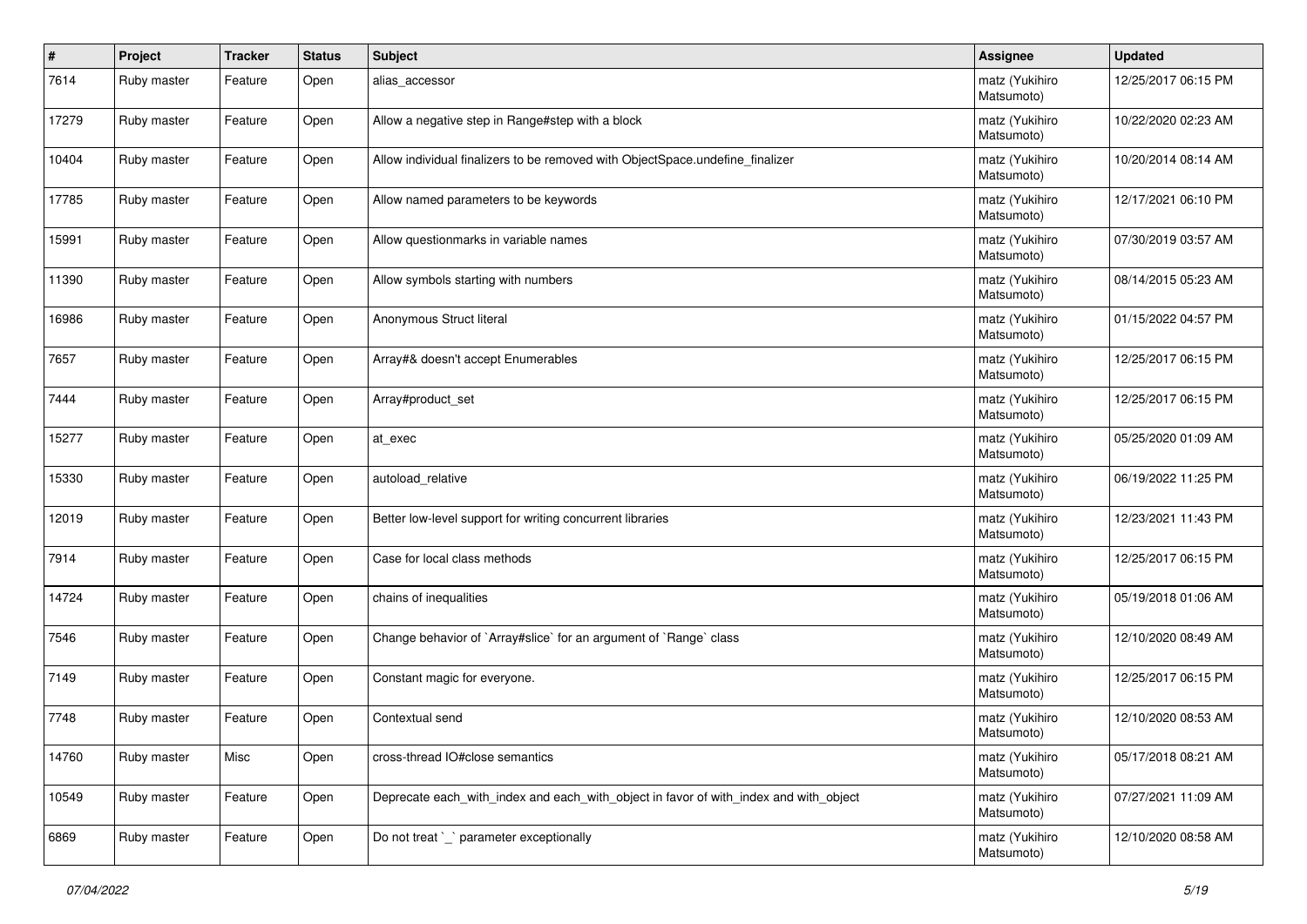| $\vert$ # | Project     | <b>Tracker</b> | <b>Status</b> | <b>Subject</b>                                                                     | <b>Assignee</b>              | <b>Updated</b>      |
|-----------|-------------|----------------|---------------|------------------------------------------------------------------------------------|------------------------------|---------------------|
| 11307     | Ruby master | Feature        | Open          | exception-free non-blocking Queue#pop                                              | matz (Yukihiro<br>Matsumoto) | 06/25/2015 11:06 PM |
| 11122     | Ruby master | Feature        | Open          | exception-free non-blocking Queue/SizedQueue operations                            | matz (Yukihiro<br>Matsumoto) | 05/06/2015 08:53 PM |
| 8229      | Ruby master | Feature        | Open          | extend Hash.include?                                                               | matz (Yukihiro<br>Matsumoto) | 12/10/2020 08:53 AM |
| 17849     | Ruby master | Feature        | Open          | Fix Timeout timeout so that it can be used in threaded Web servers                 | matz (Yukihiro<br>Matsumoto) | 04/10/2022 06:26 AM |
| 7611      | Ruby master | Feature        | Open          | Focal method for all loads/requires                                                | matz (Yukihiro<br>Matsumoto) | 12/25/2017 06:15 PM |
| 6641      | Ruby master | Feature        | Open          | Hash.auto constructor                                                              | matz (Yukihiro<br>Matsumoto) | 12/25/2017 06:15 PM |
| 14546     | Ruby master | Feature        | Open          | Hash#delete!                                                                       | matz (Yukihiro<br>Matsumoto) | 05/30/2018 08:24 PM |
| 12306     | Ruby master | Feature        | Open          | Implement String #blank? #present? and improve #strip and family to handle unicode | matz (Yukihiro<br>Matsumoto) | 07/22/2018 10:55 PM |
| 14982     | Ruby master | Feature        | Open          | Improve namespace system in ruby to avoiding top-level names chaos                 | matz (Yukihiro<br>Matsumoto) | 12/31/2021 05:39 PM |
| 16495     | Ruby master | Feature        | Open          | Inconsistent quotes in error messages                                              | matz (Yukihiro<br>Matsumoto) | 06/15/2022 04:21 PM |
| 7377      | Ruby master | Feature        | Open          | #indetical? as an alias for #equal?                                                | matz (Yukihiro<br>Matsumoto) | 12/25/2017 06:15 PM |
| 16894     | Ruby master | Feature        | Open          | Integer division for Ruby 3                                                        | matz (Yukihiro<br>Matsumoto) | 05/18/2020 03:41 PM |
| 18159     | Ruby master | Feature        | Open          | Integrate functionality of dead_end gem into Ruby                                  | matz (Yukihiro<br>Matsumoto) | 06/17/2022 02:06 PM |
| 15192     | Ruby master | Feature        | Open          | Introduce a new "shortcut assigning" syntax to convenient setup instance variables | matz (Yukihiro<br>Matsumoto) | 12/14/2021 06:42 PM |
| 9070      | Ruby master | Feature        | Open          | Introduce `---` as synonym of `end` keyword                                        | matz (Yukihiro<br>Matsumoto) | 11/02/2013 03:23 AM |
| 14128     | Ruby master | Feature        | Open          | Introduce Hash#delete default value                                                | matz (Yukihiro<br>Matsumoto) | 11/25/2017 04:41 PM |
| 15112     | Ruby master | Feature        | Open          | Introducing the short form of `STDERR.puts expr.inspect`.                          | matz (Yukihiro<br>Matsumoto) | 10/12/2018 02:02 AM |
| 14609     | Ruby master | Feature        | Open          | Let `Kernel#p` without an argument print the receiver                              | matz (Yukihiro<br>Matsumoto) | 02/08/2020 08:43 PM |
| 7548      | Ruby master | Feature        | Open          | Load and Require Callbacks                                                         | matz (Yukihiro<br>Matsumoto) | 12/25/2017 06:15 PM |
| 14927     | Ruby master | Feature        | Open          | Loading multiple files at once                                                     | matz (Yukihiro<br>Matsumoto) | 09/18/2018 12:38 AM |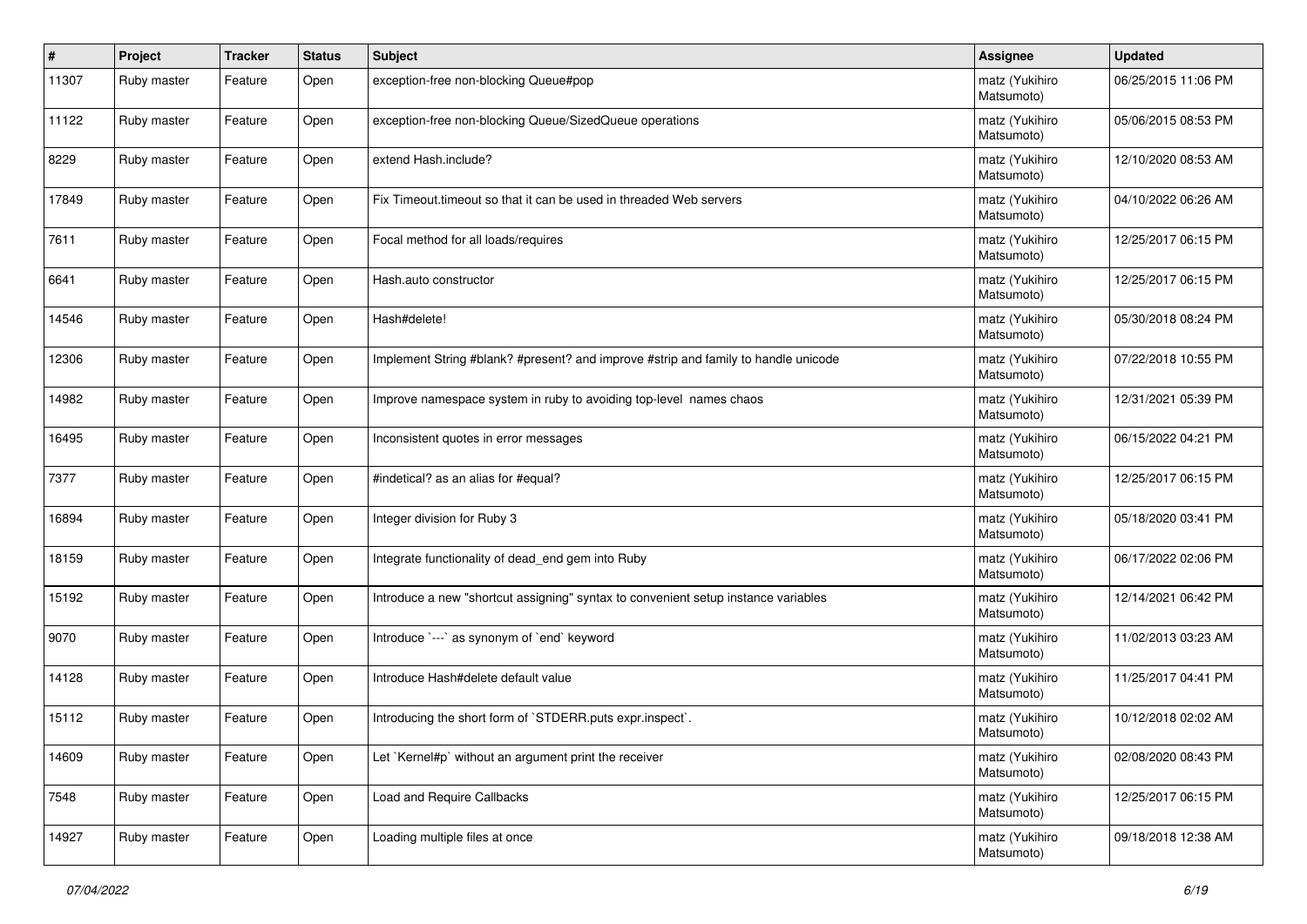| #     | Project     | <b>Tracker</b> | <b>Status</b> | Subject                                                                     | <b>Assignee</b>              | <b>Updated</b>      |
|-------|-------------|----------------|---------------|-----------------------------------------------------------------------------|------------------------------|---------------------|
| 7604  | Ruby master | Feature        | Open          | Make === comparison operator ability to delegate comparison to an argument  | matz (Yukihiro<br>Matsumoto) | 12/25/2017 06:15 PM |
| 10498 | Ruby master | Feature        | Open          | Make `loop` yield a counter                                                 | matz (Yukihiro<br>Matsumoto) | 01/05/2018 09:01 PM |
| 11627 | Ruby master | Feature        | Open          | make `nonzero` an alias of `nonzero?`                                       | matz (Yukihiro<br>Matsumoto) | 12/23/2021 11:43 PM |
| 9123  | Ruby master | Feature        | Open          | Make Numeric#nonzero? behavior consistent with Numeric#zero?                | matz (Yukihiro<br>Matsumoto) | 06/11/2019 12:55 PM |
| 11882 | Ruby master | Feature        | Open          | Map or NamedMap                                                             | matz (Yukihiro<br>Matsumoto) | 01/17/2021 01:31 PM |
| 15837 | Ruby master | Feature        | Open          | Module#name_components                                                      | matz (Yukihiro<br>Matsumoto) | 05/08/2019 10:29 AM |
| 17184 | Ruby master | Feature        | Open          | No stdlib function to perform simple string replacement                     | matz (Yukihiro<br>Matsumoto) | 02/23/2021 09:27 PM |
| 8663  | Ruby master | Feature        | Open          | Officialy alias ArgumentError to ArgError                                   | matz (Yukihiro<br>Matsumoto) | 08/09/2013 07:42 PM |
| 8804  | Ruby master | Feature        | Open          | ONCE syntax                                                                 | matz (Yukihiro<br>Matsumoto) | 01/04/2020 08:26 PM |
| 17288 | Ruby master | Feature        | Open          | Optimize send call with a literal method name                               | matz (Yukihiro<br>Matsumoto) | 10/30/2020 12:17 AM |
| 9614  | Ruby master | Feature        | Open          | ordering of non-Hash items which use st_ internally                         | matz (Yukihiro<br>Matsumoto) | 01/05/2018 09:00 PM |
| 6817  | Ruby master | Feature        | Open          | Partial application                                                         | matz (Yukihiro<br>Matsumoto) | 12/25/2017 06:15 PM |
| 11735 | Ruby master | Feature        | Open          | Porting String#squish and String#squish! from Ruby on Rails' Active Support | matz (Yukihiro<br>Matsumoto) | 06/24/2016 08:02 AM |
| 11517 | Ruby master | Feature        | Open          | Queue enhancement - conditional pop                                         | matz (Yukihiro<br>Matsumoto) | 09/17/2015 09:02 PM |
| 11518 | Ruby master | Feature        | Open          | Queue enhancement - promote! and promote_all!                               | matz (Yukihiro<br>Matsumoto) | 09/17/2015 08:40 PM |
| 9704  | Ruby master | Feature        | Open          | Refinements as files instead of modules                                     | matz (Yukihiro<br>Matsumoto) | 10/11/2016 06:36 PM |
| 15445 | Ruby master | Feature        | Open          | Reject '.123' in Float() method                                             | matz (Yukihiro<br>Matsumoto) | 01/10/2019 07:59 AM |
| 7702  | Ruby master | Feature        | Open          | Remove Proc#binding                                                         | matz (Yukihiro<br>Matsumoto) | 07/15/2019 07:39 PM |
| 10541 | Ruby master | Misc           | Open          | Remove shorthand string interpolation syntax                                | matz (Yukihiro<br>Matsumoto) | 10/08/2015 05:44 PM |
| 10287 | Ruby master | Feature        | Open          | rename COLON3 to COLON2 HEAD.                                               | matz (Yukihiro<br>Matsumoto) | 07/27/2021 09:34 AM |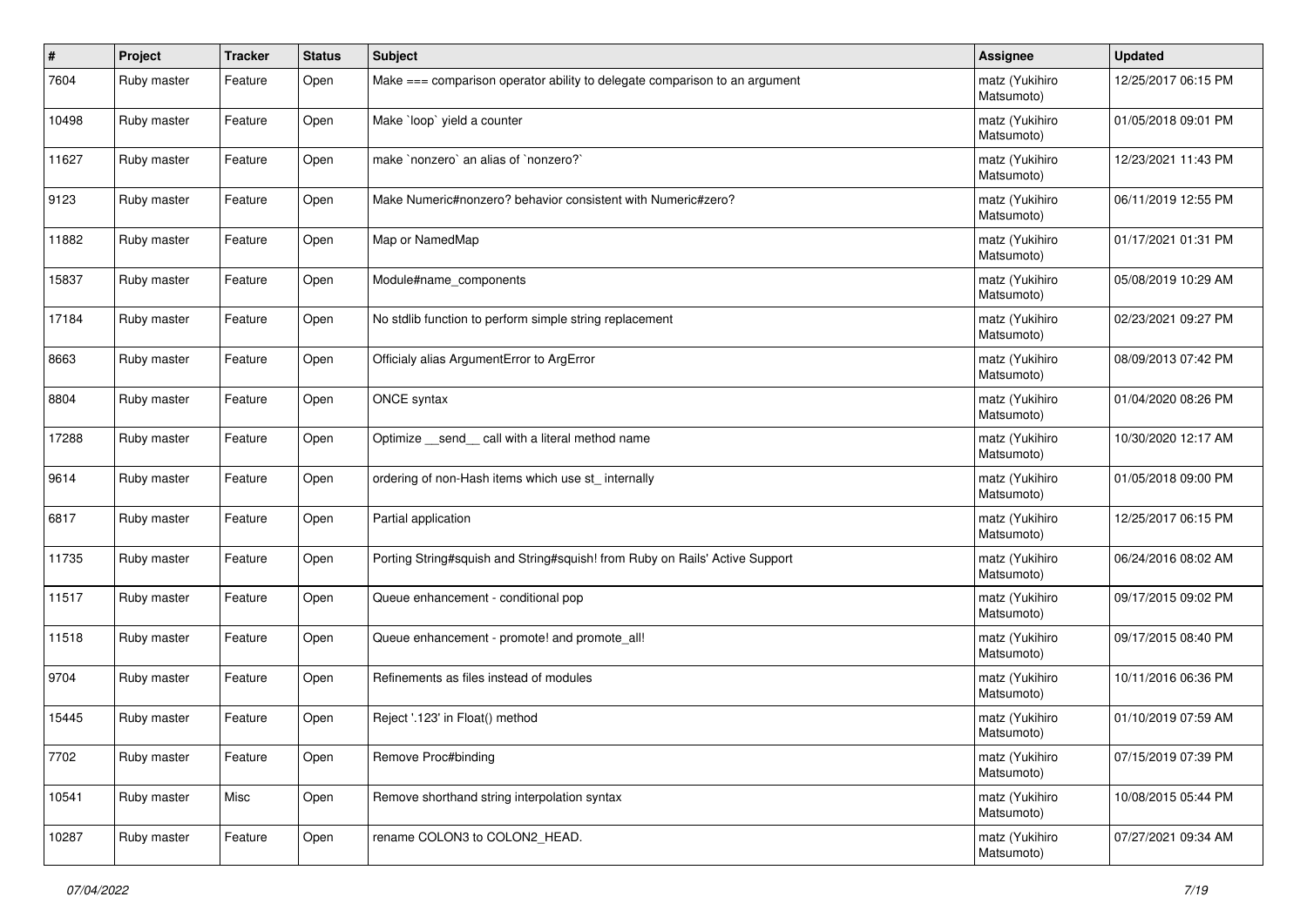| #     | Project     | <b>Tracker</b> | <b>Status</b> | <b>Subject</b>                                                                                                                         | Assignee                                | <b>Updated</b>      |
|-------|-------------|----------------|---------------|----------------------------------------------------------------------------------------------------------------------------------------|-----------------------------------------|---------------------|
| 7848  | Ruby master | Feature        | Open          | Restore default state for core ruby objects                                                                                            | matz (Yukihiro<br>Matsumoto)            | 12/25/2017 06:15 PM |
| 8232  | Ruby master | Feature        | Open          | Rudiments of abstract algebra in Ruby                                                                                                  | matz (Yukihiro<br>Matsumoto)            | 04/09/2013 01:47 AM |
| 16992 | Ruby master | Feature        | Open          | Sets: officially ordered                                                                                                               | matz (Yukihiro<br>Matsumoto)            | 09/03/2020 02:08 PM |
| 7795  | Ruby master | Feature        | Open          | Symbol.defined? and/or to existing symbol                                                                                              | matz (Yukihiro<br>Matsumoto)            | 12/25/2017 06:15 PM |
| 8478  | Ruby master | Feature        | Open          | The hash returned by Enumerable#group by should have an empty array for its default value                                              | matz (Yukihiro<br>Matsumoto)            | 06/04/2013 03:56 PM |
| 15764 | Ruby master | <b>Bug</b>     | Open          | Whitespace and control characters should not be permitted in tokens                                                                    | matz (Yukihiro<br>Matsumoto)            | 04/22/2019 07:48 AM |
| 8061  | Ruby master | Feature        | Open          | 000000000000000                                                                                                                        | matz (Yukihiro<br>Matsumoto)            | 12/25/2017 06:15 PM |
| 18439 | Ruby master | Feature        | Open          | Support YJIT for VC++                                                                                                                  | maximecb (Maxime<br>Chevalier-Boisvert) | 01/10/2022 11:29 PM |
| 15940 | Ruby master | Feature        | Open          | Coerce symbols internal fstrings in UTF8 rather than ASCII to better share memory with string literals                                 | naruse (Yui NARUSE)                     | 07/30/2019 04:17 AM |
| 15931 | Ruby master | Feature        | Open          | encoding for CESU-8                                                                                                                    | naruse (Yui NARUSE)                     | 12/20/2019 05:42 AM |
| 15007 | Ruby master | Misc           | Open          | Let all Init xxx and extension APIs frequently called from init code paths be considered cold                                          | naruse (Yui NARUSE)                     | 12/06/2018 11:05 AM |
| 7892  | Ruby master | <b>Bug</b>     | Open          | MIME encoding bug of NKF.nkf                                                                                                           | naruse (Yui NARUSE)                     | 12/25/2017 06:15 PM |
| 16559 | Ruby master | Feature        | Open          | Net::HTTP#request injects "Connection: close" header if #started? is false, wasting HTTP server resources                              | naruse (Yui NARUSE)                     | 05/28/2020 07:37 PM |
| 10628 | Ruby master | Misc           | Open          | Peformance of URI module                                                                                                               | naruse (Yui NARUSE)                     | 12/26/2014 04:08 PM |
| 8449  | Ruby master | Feature        | Open          | Array#ary_plus always returns an array                                                                                                 | nobu (Nobuyoshi<br>Nakada)              | 06/02/2013 04:23 PM |
| 10416 | Ruby master | Bug            | Open          | Create mechanism for updating of Unicode data files downstreams when we want                                                           | nobu (Nobuyoshi<br>Nakada)              | 10/08/2021 06:40 AM |
| 13378 | Ruby master | Feature        | Open          | Eliminate 4 of 8 syscalls when requiring file by absolute path                                                                         | nobu (Nobuyoshi<br>Nakada)              | 06/16/2017 07:57 AM |
| 14971 | Ruby master | <b>Bug</b>     | Open          | error: implicit declaration of function 'rb_vm_call0                                                                                   | nobu (Nobuyoshi<br>Nakada)              | 09/06/2018 03:53 AM |
| 16291 | Ruby master | Feature        | Open          | Introduce support for resize in rb_ary_freeze and prefer internal use of rb_ary_freeze and rb_str_freeze for<br>String and Array types | nobu (Nobuyoshi<br>Nakada)              | 12/25/2020 02:43 AM |
| 7745  | Ruby master | Feature        | Open          | lib/observer.rb: Observers are compared by identity                                                                                    | nobu (Nobuyoshi<br>Nakada)              | 12/25/2017 06:15 PM |
| 12064 | Ruby master | Feature        | Open          | Make creation of enc/unicode/casefold.h automatic again                                                                                | nobu (Nobuyoshi<br>Nakada)              | 02/12/2016 06:13 AM |
| 18623 | Ruby master | Bug            | Open          | make runnable' does not work                                                                                                           | nobu (Nobuyoshi<br>Nakada)              | 03/16/2022 01:28 AM |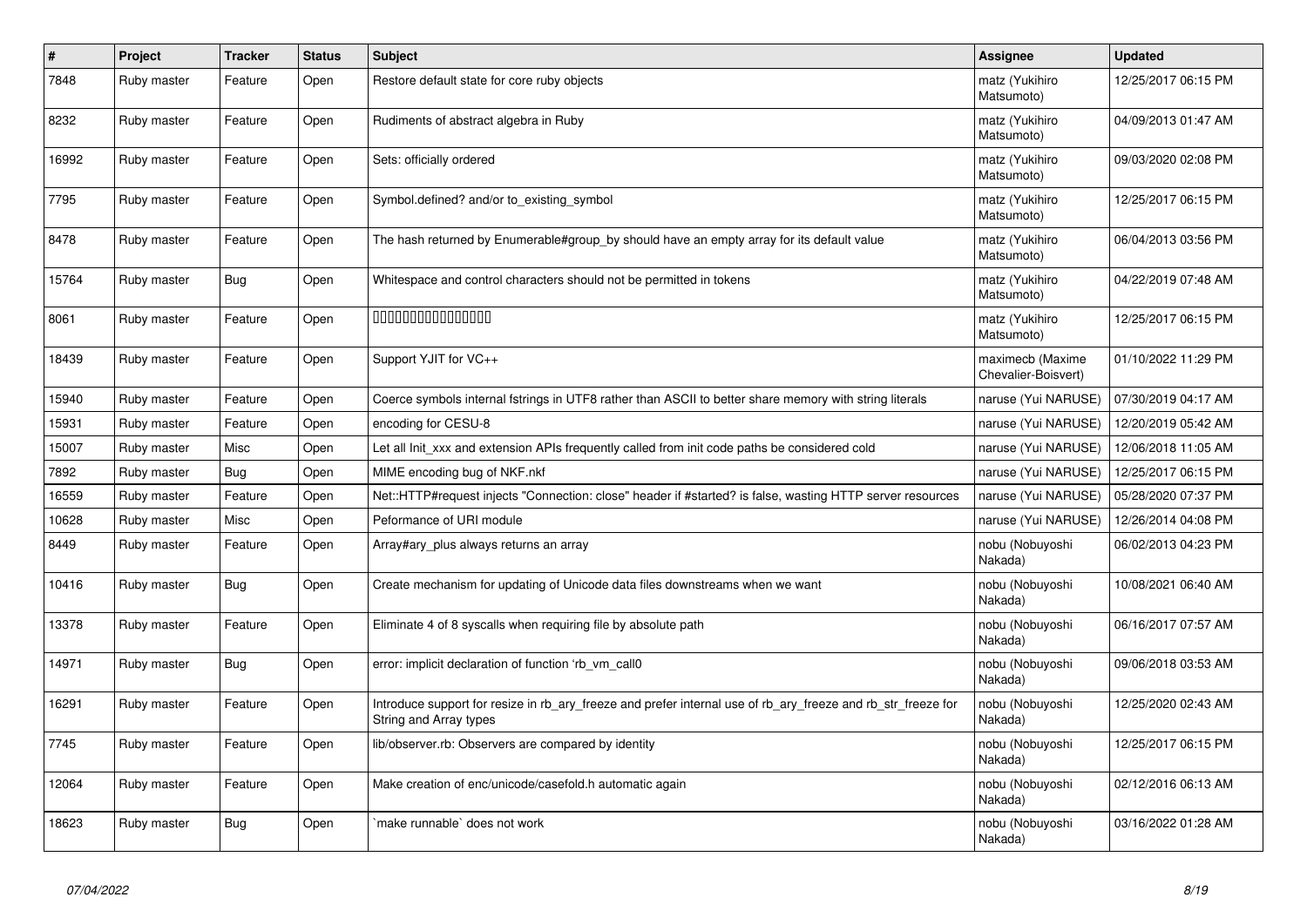| #     | Project     | <b>Tracker</b> | <b>Status</b> | Subject                                                                       | <b>Assignee</b>                       | <b>Updated</b>      |
|-------|-------------|----------------|---------------|-------------------------------------------------------------------------------|---------------------------------------|---------------------|
| 15305 | Ruby master | Feature        | Open          | [PATCH] include/ruby/ruby.h (RB_ALLOCV*): remove GC guard                     | nobu (Nobuyoshi<br>Nakada)            | 07/27/2021 11:39 AM |
| 14692 | Ruby master | Misc           | Open          | Question: Ruby stdlib's Option Parser                                         | nobu (Nobuyoshi<br>Nakada)            | 04/22/2018 05:53 AM |
| 8270  | Ruby master | Feature        | Open          | Ruby should build without thread support (aka minix)                          | nobu (Nobuyoshi<br>Nakada)            | 12/10/2020 08:53 AM |
| 16978 | Ruby master | Feature        | Open          | Ruby should not use realpath for __FILE_                                      | nobu (Nobuyoshi<br>Nakada)            | 04/01/2022 11:30 AM |
| 11670 | Ruby master | Feature        | Open          | Show warning to make nested def obsolete                                      | nobu (Nobuyoshi<br>Nakada)            | 11/09/2015 07:40 AM |
| 7840  | Ruby master | Bug            | Open          | -Wdeclaration-after-statement is valid for C/ObjC but not for C++             | nobu (Nobuyoshi<br>Nakada)            | 06/02/2020 04:41 PM |
| 10328 | Ruby master | Feature        | Open          | [PATCH] make OPT_SUPPORT_JOKE a proper VM option                              | normalperson (Eric<br>Wong)           | 01/05/2018 09:01 PM |
| 11299 | Ruby master | Feature        | Open          | [PATCH] use Array instead of custom struct for generic ivars                  | normalperson (Eric<br>Wong)           | 06/24/2015 12:38 AM |
| 15072 | Ruby master | Bug            | Open          | thread.c:4356:5: error: implicit declaration of function 'ubf_list_atfork'    | normalperson (Eric<br>Wong)           | 09/20/2018 03:32 AM |
| 18658 | Ruby master | Bug            | Open          | Need openssl 3 support for Ubuntu 22.04 (Ruby 2.7.x and 3.0.x)                | rhenium (Kazuki<br>Yamaguchi)         | 05/30/2022 08:06 PM |
| 18726 | Ruby master | Misc           | Open          | CI Error on c99 and c2x                                                       | shyouhei (Shyouhei<br>Urabe)          | 04/19/2022 09:05 AM |
| 9590  | Ruby master | Feature        | Open          | introduce st_foreach_update and st_foreach_update_check for performance.      | tarui (Masaya Tarui)                  | 01/05/2018 09:00 PM |
| 7788  | Ruby master | Feature        | Open          | YAML Tag Schema Support                                                       | tenderlovemaking<br>(Aaron Patterson) | 12/25/2017 06:15 PM |
| 11599 | Ruby master | Feature        | Open          | Dump entries of hash in ObjectSpace                                           | tmm1 (Aman Karmani)                   | 11/24/2015 05:52 PM |
| 11292 | Ruby master | Feature        | Open          | objspace: Dump type of special consts                                         | tmm1 (Aman Karmani)                   | 06/22/2015 04:22 AM |
| 11142 | Ruby master | Bug            | Open          | Command line argument parser on windows handles double quotes inconsistently. | usa (Usaku<br>NAKAMURA)               | 05/12/2015 04:09 PM |
| 14844 | Ruby master | Feature        | Open          | Future of RubyVM::AST?                                                        | yui-knk (Kaneko<br>Yuichiro)          | 08/31/2020 08:22 AM |
| 10513 | Ruby master | Misc           | Open          | instance_eval yields the receiver, but is documented to yield no arguments    | zzak (Zachary Scott)                  | 11/14/2014 10:29 PM |
| 17422 | Ruby master | Misc           | Open          | 3.0 documentation problems tracking ticket                                    |                                       | 12/24/2020 12:51 PM |
| 17383 | Ruby master | Bug            | Open          | 3.0 recursion memory speed issues                                             |                                       | 12/09/2020 05:41 PM |
| 18404 | Ruby master | Misc           | Open          | 3.1 documentation problems tracking ticket                                    |                                       | 12/24/2021 03:59 PM |
| 18332 | Ruby master | Feature        | Open          | a ? b                                                                         |                                       | 12/29/2021 04:38 AM |
| 12272 | Ruby master | Feature        | Open          | Accepting HTML entity name in string literal                                  |                                       | 04/13/2016 05:16 AM |
| 12247 | Ruby master | Feature        | Open          | accept multiple arguments at Array#delete                                     |                                       | 04/04/2016 10:16 PM |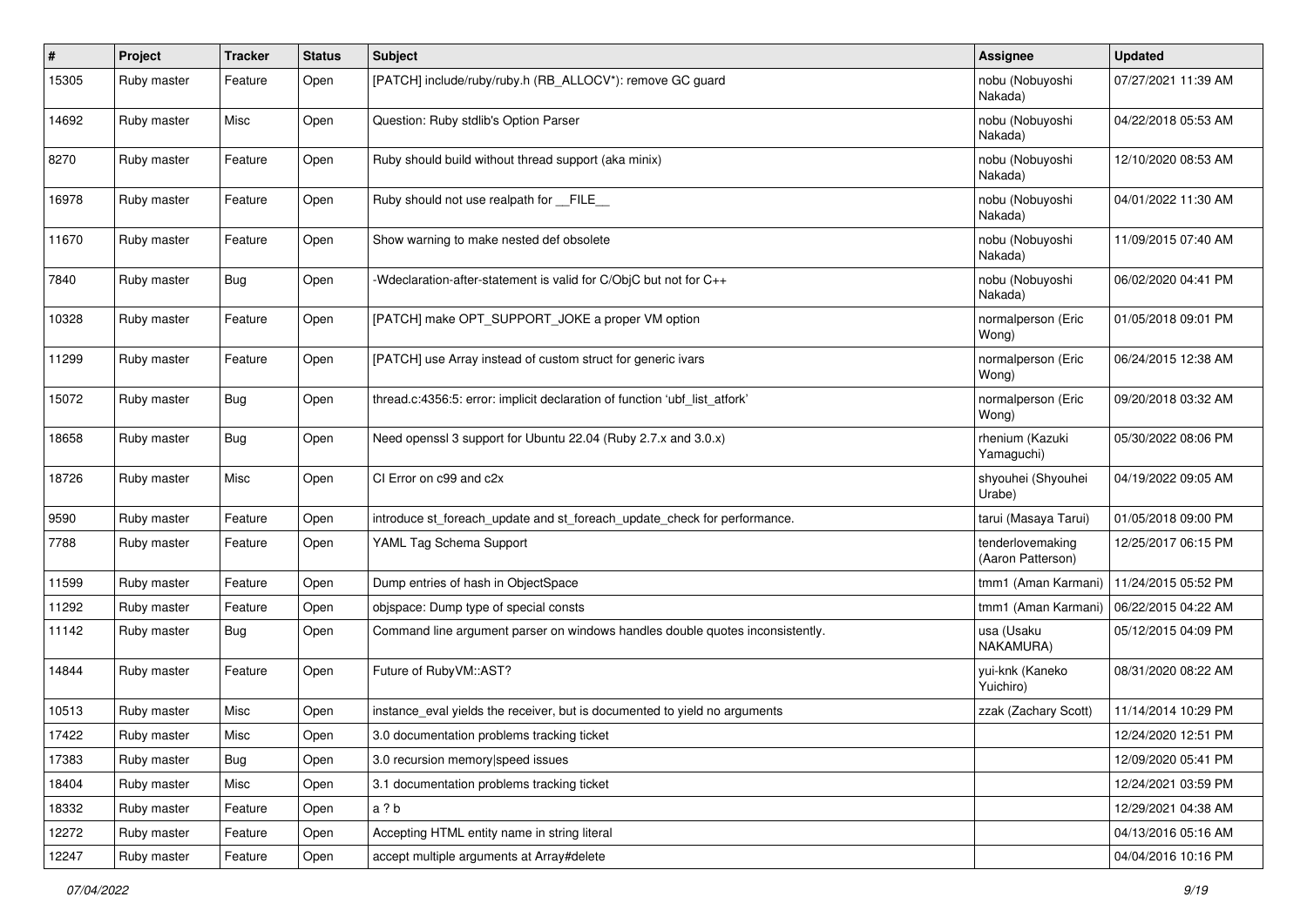| $\vert$ # | Project     | Tracker | <b>Status</b> | Subject                                                                                                                                     | <b>Assignee</b> | <b>Updated</b>      |
|-----------|-------------|---------|---------------|---------------------------------------------------------------------------------------------------------------------------------------------|-----------------|---------------------|
| 16381     | Ruby master | Feature | Open          | Accept resolv_timeout in Net::HTTP                                                                                                          |                 | 11/29/2019 04:38 PM |
| 9992      | Ruby master | Feature | Open          | Access Modifiers (Internal Interfaces)                                                                                                      |                 | 12/18/2017 03:04 PM |
| 12867     | Ruby master | Feature | Open          | Add ability to check validity of a URL                                                                                                      |                 | 12/23/2021 11:43 PM |
| 18812     | Ruby master | Feature | Open          | Add ability to trace exit locations for YJIT                                                                                                |                 | 06/01/2022 02:42 PM |
| 17834     | Ruby master | Feature | Open          | Add a Bytes and BytesArray class that implement memoryview                                                                                  |                 | 05/06/2021 02:22 PM |
| 18168     | Ruby master | Feature | Open          | Add ActiveSupport deep_transform_values to Ruby                                                                                             |                 | 09/15/2021 05:29 AM |
| 17155     | Ruby master | Feature | Open          | Add a Diggable mixin                                                                                                                        |                 | 09/05/2020 02:08 PM |
| 14758     | Ruby master | Feature | Open          | Add a first-class support for isolated bounded packages / modules / contexts                                                                |                 | 05/18/2018 09:13 AM |
| 17942     | Ruby master | Feature | Open          | Add a `initialize(public @a, private @b)` shortcut syntax for defining public/private accessors for instance<br>vars as part of constructor |                 | 12/13/2021 12:43 AM |
| 9185      | Ruby master | Feature | Open          | Add alias_class_method or class_alias functionality                                                                                         |                 | 01/05/2018 09:00 PM |
| 15541     | Ruby master | Feature | Open          | Add alias symbolize_keys for symbolize_names kwarg for JSON.parse                                                                           |                 | 01/15/2020 07:00 PM |
| 15446     | Ruby master | Feature | Open          | Add a method `String#each_match` to the Ruby core                                                                                           |                 | 02/06/2019 08:00 AM |
| 13395     | Ruby master | Feature | Open          | Add a method to check for not nil                                                                                                           |                 | 09/30/2017 12:53 PM |
| 16761     | Ruby master | Feature | Open          | Add an API to move the entire heap, as to make testing GC.compact compatibility easier                                                      |                 | 05/07/2020 04:03 PM |
| 16665     | Ruby master | Feature | Open          | Add an Array#except_index method                                                                                                            |                 | 03/15/2020 03:37 PM |
| 18762     | Ruby master | Feature | Open          | Add an Array#undigits that compliments Integer#digits                                                                                       |                 | 05/03/2022 08:08 PM |
| 13820     | Ruby master | Feature | Open          | Add a nil coalescing operator                                                                                                               |                 | 03/16/2021 03:34 PM |
| 16946     | Ruby master | Feature | Open          | Add an 'intersperse' method                                                                                                                 |                 | 06/11/2020 01:47 AM |
| 16913     | Ruby master | Feature | Open          | Add `ARGF#each_io`                                                                                                                          |                 | 05/25/2020 11:33 PM |
| 8626      | Ruby master | Feature | Open          | Add a Set coercion method to the standard lib: Set(possible_set)                                                                            |                 | 12/23/2021 11:43 PM |
| 18004     | Ruby master | Feature | Open          | Add Async to the stdlib                                                                                                                     |                 | 11/26/2021 06:01 AM |
| 16244     | Ruby master | Feature | Open          | Add a Time#before? and Time#after? method                                                                                                   |                 | 12/15/2019 12:59 AM |
| 18228     | Ruby master | Feature | Open          | Add a 'timeout' option to 'IO.copy_stream'                                                                                                  |                 | 10/01/2021 05:10 AM |
| 18594     | Ruby master | Feature | Open          | Add a #to_h method on URI::Generic                                                                                                          |                 | 03/31/2022 01:18 PM |
| 12455     | Ruby master | Feature | Open          | Add a way for class String to determine whether it has only numbers / digits or not                                                         |                 | 07/20/2016 03:13 AM |
| 16018     | Ruby master | Feature | Open          | Add a way to deprecate methods                                                                                                              |                 | 09/02/2019 06:24 AM |
| 15222     | Ruby master | Feature | Open          | Add a way to distinguish between Struct classes with and without keyword initializer                                                        |                 | 10/11/2018 01:16 PM |
| 16150     | Ruby master | Feature | Open          | Add a way to request a frozen string from to_s                                                                                              |                 | 06/03/2022 04:42 PM |
| 11148     | Ruby master | Feature | Open          | Add a way to require files, but not raise an exception when the file isn't found                                                            |                 | 05/13/2015 05:57 PM |
| 18593     | Ruby master | Feature | Open          | Add back URI.escape                                                                                                                         |                 | 02/18/2022 07:45 PM |
| 12802     | Ruby master | Feature | Open          | Add BLAKE2 support to Digest                                                                                                                |                 | 09/02/2019 05:58 AM |
| 16282     | Ruby master | Feature | Open          | Add "call data" wrapper IMEMO object so inline cache can be updated                                                                         |                 | 10/29/2019 12:13 AM |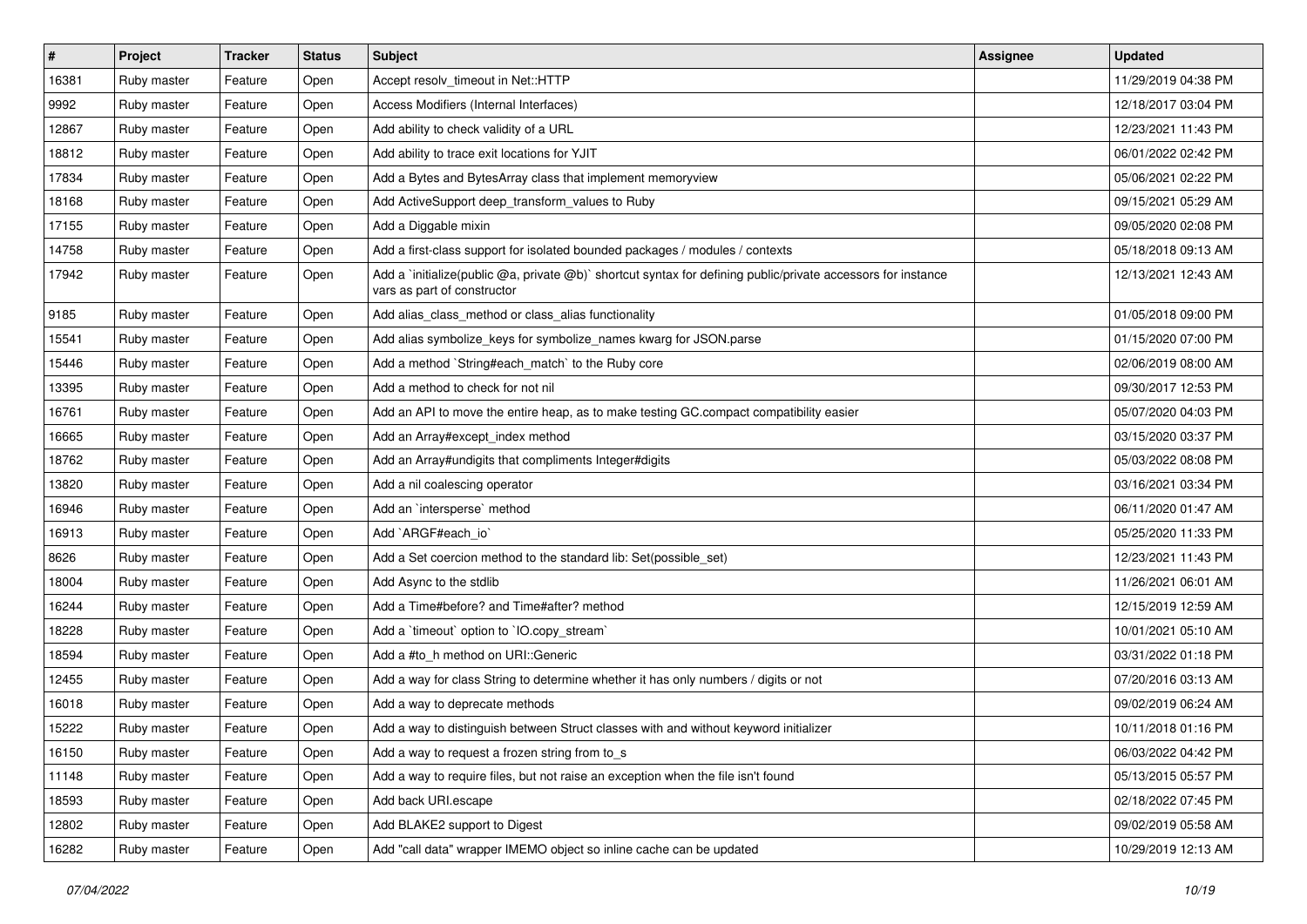| $\vert$ # | Project     | <b>Tracker</b> | <b>Status</b> | Subject                                                                                    | Assignee | <b>Updated</b>      |
|-----------|-------------|----------------|---------------|--------------------------------------------------------------------------------------------|----------|---------------------|
| 11373     | Ruby master | Feature        | Open          | Add command line option to query valid values for --dump                                   |          | 07/27/2021 11:09 AM |
| 13263     | Ruby master | Feature        | Open          | Add companion integer nth-root method to recent Integer#isqrt                              |          | 04/05/2017 12:49 AM |
| 15393     | Ruby master | Feature        | Open          | Add compilation flags to freeze Array and Hash literals                                    |          | 01/15/2019 12:15 AM |
| 17496     | Ruby master | Feature        | Open          | Add constant Math::TAU                                                                     |          | 01/13/2021 05:47 AM |
| 18146     | Ruby master | Feature        | Open          | Add `delete_prefix` and `delete_suffix` to `Pathname`                                      |          | 09/03/2021 04:59 AM |
| 14618     | Ruby master | Feature        | Open          | Add display width method to String for CLI                                                 |          | 03/21/2018 04:00 AM |
| 14768     | Ruby master | Misc           | Open          | Add documentation for    and &&                                                            |          | 05/17/2018 09:45 AM |
| 15514     | Ruby master | Misc           | Open          | Add documentation for implicit array decomposition                                         |          | 01/10/2019 04:43 PM |
| 15590     | Ruby master | Feature        | Open          | Add dups to Array to find duplicates                                                       |          | 02/08/2019 10:00 AM |
| 11577     | Ruby master | Feature        | Open          | Add encodeURIComponent compatible API for URI                                              |          | 10/09/2015 01:40 PM |
| 14077     | Ruby master | Feature        | Open          | Add Encoding::FILESYSTEM and Encoding::LOCALE constants                                    |          | 11/03/2017 09:31 PM |
| 14399     | Ruby master | Feature        | Open          | Add Enumerable#product                                                                     |          | 08/11/2019 09:34 PM |
| 14593     | Ruby master | Feature        | Open          | Add `Enumerator#concat`                                                                    |          | 03/08/2018 09:15 PM |
| 16833     | Ruby master | Feature        | Open          | Add Enumerator#empty?                                                                      |          | 05/06/2020 07:55 PM |
| 18438     | Ruby master | Feature        | Open          | Add `Exception#additional_message` to show additional error information                    |          | 02/07/2022 02:55 AM |
| 14092     | Ruby master | Feature        | Open          | Add extension key argument to Tempfile                                                     |          | 11/08/2017 06:47 PM |
| 18248     | Ruby master | Misc           | Open          | Add Feature Triaging Guide                                                                 |          | 10/12/2021 03:21 PM |
| 13893     | Ruby master | Feature        | Open          | Add Fiber#[] and Fiber#[]= and restore Thread#[] and Thread#[]= to their original behavior |          | 08/14/2020 01:48 AM |
| 11583     | Ruby master | Feature        | Open          | Add File#unlink                                                                            |          | 10/12/2015 05:40 AM |
| 17165     | Ruby master | Feature        | Open          | Add 'filter' and 'flatten' keywords to 'Enumerable#map'                                    |          | 09/13/2020 09:41 AM |
| 16929     | Ruby master | Feature        | Open          | Add GC.start(compact: true)                                                                |          | 06/01/2020 03:42 PM |
| 13924     | Ruby master | Feature        | Open          | Add headings/hints to RubyVM::InstructionSequence#disasm                                   |          | 09/20/2017 01:40 PM |
| 9556      | Ruby master | Feature        | Open          | Add HTTP#get block functionality to HTTP.get                                               |          | 02/23/2014 05:53 AM |
| 15202     | Ruby master | Misc           | Open          | Adding Coverity Scan to CI to see the result casually                                      |          | 10/25/2018 10:50 AM |
| 14404     | Ruby master | Feature        | Open          | Adding writev support to IO#write_nonblock                                                 |          | 01/29/2018 12:29 AM |
| 18835     | Ruby master | Feature        | Open          | Add InstructionSequence#type method                                                        |          | 06/16/2022 10:30 PM |
| 16245     | Ruby master | Feature        | Open          | Add interfaces to count and measure size all IMEMO objects                                 |          | 10/17/2019 09:16 PM |
| 16757     | Ruby master | Feature        | Open          | Add intersection to Range                                                                  |          | 01/22/2022 07:26 AM |
| 17833     | Ruby master | Feature        | Open          | add IO.readinto(b) where b is a bytes like object that is you can get a memoryview from    |          | 06/30/2021 02:36 PM |
| 17326     | Ruby master | Feature        | Open          | Add Kernel#must! to the standard library                                                   |          | 06/22/2022 04:10 PM |
| 11597     | Ruby master | Feature        | Open          | Add Linux-specific setfsuid(2)/setfsgid(2)                                                 |          | 10/15/2015 10:08 PM |
| 16231     | Ruby master | Feature        | Open          | Add #location to Net::HTTPResponse                                                         |          | 10/06/2019 11:14 PM |
| 14122     | Ruby master | Feature        | Open          | Add LogicError                                                                             |          | 06/17/2019 11:47 PM |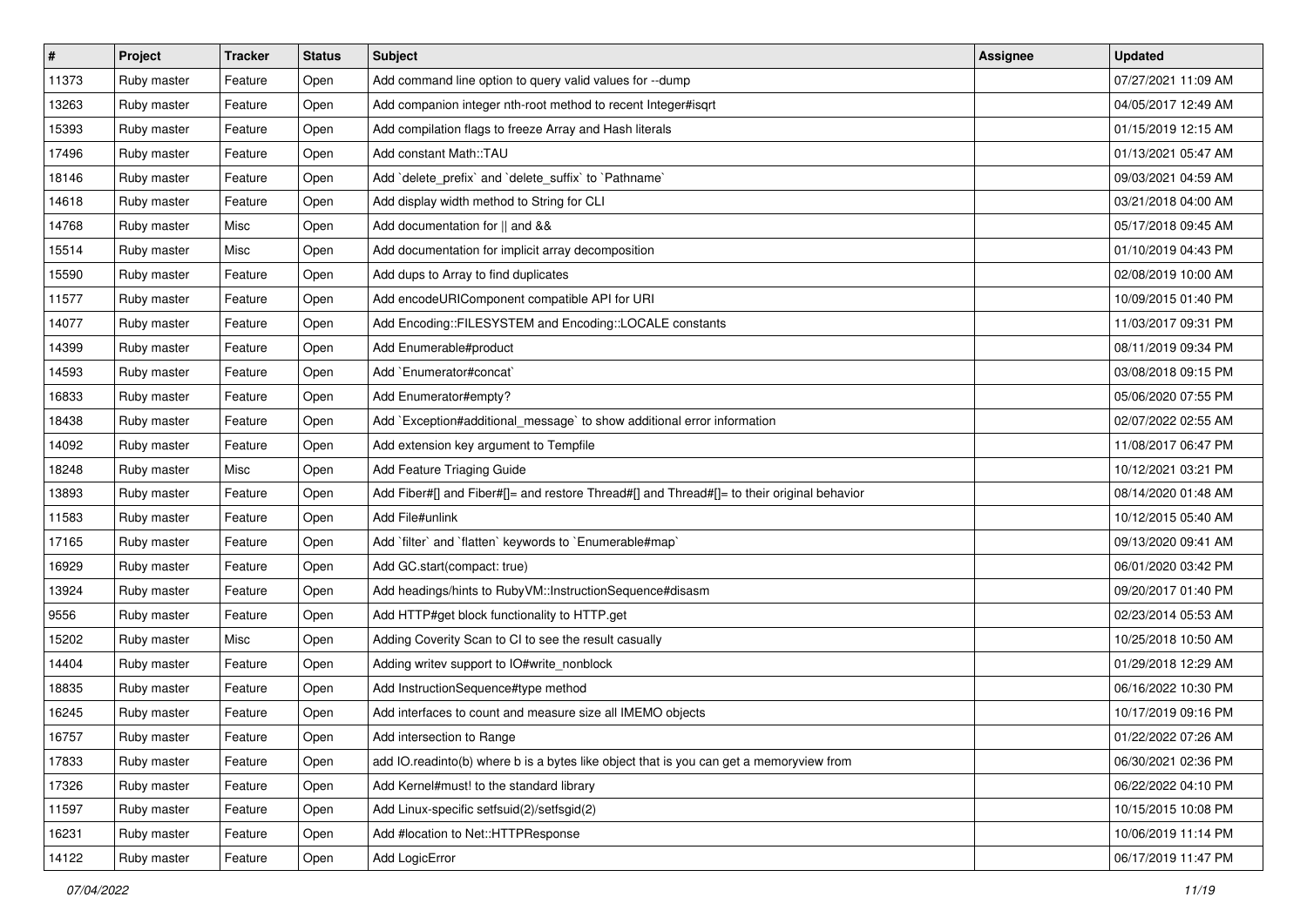| $\sharp$ | Project     | <b>Tracker</b> | <b>Status</b> | Subject                                                                                                                                | <b>Assignee</b> | <b>Updated</b>      |
|----------|-------------|----------------|---------------|----------------------------------------------------------------------------------------------------------------------------------------|-----------------|---------------------|
| 18179    | Ruby master | Feature        | Open          | Add Math methods to Numeric                                                                                                            |                 | 03/24/2022 02:54 PM |
| 16899    | Ruby master | Feature        | Open          | Add method `Array#both_end`                                                                                                            |                 | 05/18/2020 01:44 AM |
| 8994     | Ruby master | Feature        | Open          | add methods for Float to get if an NaN is quiet or not, also add class methods for Float to "generate" an quiet<br>NaN and an loud NaN |                 | 10/21/2019 10:38 PM |
| 15571    | Ruby master | Feature        | Open          | Add methods: iroot, root, and roots                                                                                                    |                 | 01/30/2019 06:17 PM |
| 14771    | Ruby master | Feature        | Open          | Add method to create DNS resource from data string                                                                                     |                 | 05/17/2018 10:43 PM |
| 9779     | Ruby master | Feature        | Open          | Add Module#descendents                                                                                                                 |                 | 01/05/2018 09:00 PM |
| 17753    | Ruby master | Feature        | Open          | Add Module#namespace                                                                                                                   |                 | 07/04/2022 01:42 AM |
| 8275     | Ruby master | Feature        | Open          | Add Module#public_const_get                                                                                                            |                 | 12/23/2021 11:43 PM |
| 18418    | Ruby master | Feature        | Open          | Add Net::HTTP#security_level=                                                                                                          |                 | 12/19/2021 11:58 AM |
| 18675    | Ruby master | Feature        | Open          | Add new exception class for resolv timeouts                                                                                            |                 | 04/01/2022 11:22 PM |
| 17406    | Ruby master | Feature        | Open          | Add `NoMatchingPatternError#depth`                                                                                                     |                 | 12/19/2020 03:18 PM |
| 18809    | Ruby master | Feature        | Open          | Add Numeric#ceildiv                                                                                                                    |                 | 06/21/2022 06:21 PM |
| 9585     | Ruby master | Feature        | Open          | Add Object#in? to make ruby easier to read                                                                                             |                 | 03/15/2014 04:49 PM |
| 8751     | Ruby master | Feature        | Open          | Add offsets to method#source_location                                                                                                  |                 | 12/23/2021 11:43 PM |
| 13765    | Ruby master | Feature        | Open          | Add Proc#bind                                                                                                                          |                 | 07/26/2017 01:31 PM |
| 18774    | Ruby master | Feature        | Open          | Add Queue#pop(timeout:)                                                                                                                |                 | 05/20/2022 12:27 AM |
| 18131    | Ruby master | Bug            | Open          | addr2line.c: Some inlined functions mistakenly shown                                                                                   |                 | 08/24/2021 07:59 PM |
| 13933    | Ruby master | Feature        | Open          | Add Range#empty?                                                                                                                       |                 | 10/25/2017 09:19 AM |
| 11917    | Ruby master | Feature        | Open          | Add Range#length as an alias for size                                                                                                  |                 | 01/30/2016 07:01 AM |
| 14777    | Ruby master | Feature        | Open          | Add Range#offset ?                                                                                                                     |                 | 05/19/2018 03:50 PM |
| 18515    | Ruby master | Feature        | Open          | Add Range#reverse_each implementation for performance                                                                                  |                 | 01/31/2022 02:23 AM |
| 15217    | Ruby master | Feature        | Open          | Add Resolv.current_resolver                                                                                                            |                 | 10/08/2018 11:18 PM |
| 17134    | Ruby master | Feature        | Open          | Add resolv_timeout to TCPSocket                                                                                                        |                 | 12/10/2020 09:09 AM |
| 13639    | Ruby master | Feature        | Open          | Add "RTMIN" and "RTMAX" to Signal.list                                                                                                 |                 | 08/31/2017 09:06 AM |
| 14833    | Ruby master | Feature        | Open          | Add RubyVM::AST::Node#pretty_print                                                                                                     |                 | 06/07/2018 02:56 PM |
| 17375    | Ruby master | Feature        | Open          | Add scheduler callbacks for transferring fibers                                                                                        |                 | 12/07/2020 11:31 PM |
| 17208    | Ruby master | Feature        | Open          | Add `Set#compact` and `Set#compact!` methods                                                                                           |                 | 11/05/2020 10:44 AM |
| 17325    | Ruby master | Feature        | Open          | Adds Fiber#cancel, which forces a Fiber to break/return                                                                                |                 | 11/19/2020 12:34 AM |
| 14114    | Ruby master | Feature        | Open          | Add #step for Array, Enumerable, Enumerator                                                                                            |                 | 06/24/2019 05:00 PM |
| 14033    | Ruby master | Feature        | Open          | Add String#append                                                                                                                      |                 | 08/08/2018 03:01 AM |
| 14919    | Ruby master | Feature        | Open          | Add String#byteinsert                                                                                                                  |                 | 07/18/2018 01:29 PM |
| 13626    | Ruby master | Feature        | Open          | Add String#byteslice!                                                                                                                  |                 | 07/03/2018 11:07 PM |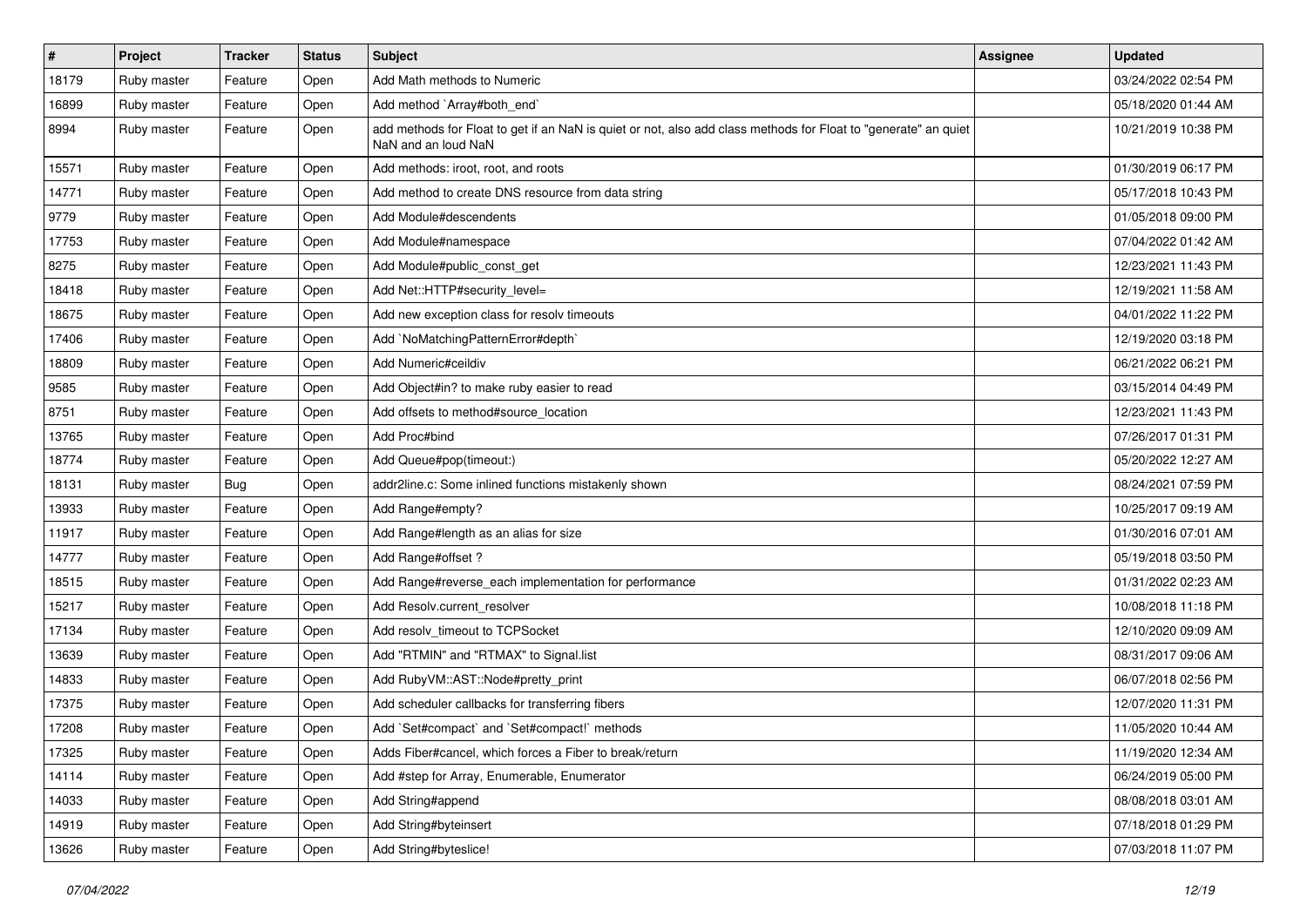| $\vert$ # | Project     | <b>Tracker</b> | <b>Status</b> | <b>Subject</b>                                                                                                          | <b>Assignee</b> | <b>Updated</b>      |
|-----------|-------------|----------------|---------------|-------------------------------------------------------------------------------------------------------------------------|-----------------|---------------------|
| 10869     | Ruby master | Feature        | Open          | Add support for option to pre-compile Ruby files                                                                        |                 | 02/23/2015 11:08 AM |
| 15560     | Ruby master | Feature        | Open          | Add support for read/write offsets.                                                                                     |                 | 01/26/2019 11:03 AM |
| 12115     | Ruby master | Feature        | Open          | Add Symbol#call to allow to_proc shorthand with arguments                                                               |                 | 11/16/2018 09:49 AM |
| 5478      | Ruby master | Feature        | Open          | Add syntax to import Set into core                                                                                      |                 | 09/02/2020 12:24 PM |
| 16425     | Ruby master | Feature        | Open          | Add Thread#dig                                                                                                          |                 | 12/17/2019 12:15 AM |
| 8640      | Ruby master | Feature        | Open          | Add Time#elapsed to return nanoseconds since creation                                                                   |                 | 12/23/2021 11:43 PM |
| 10829     | Ruby master | Feature        | Open          | Add to_proc method to the Array class                                                                                   |                 | 12/23/2021 11:43 PM |
| 16137     | Ruby master | Feature        | Open          | $Add == to UnboundMethod$                                                                                               |                 | 09/07/2019 11:05 AM |
| 8967      | Ruby master | Feature        | Open          | add uninclude and unextend method                                                                                       |                 | 09/30/2013 02:18 PM |
| 9887      | Ruby master | Feature        | Open          | Add uninclude please                                                                                                    |                 | 05/31/2014 01:33 PM |
| 9929      | Ruby master | Feature        | Open          | add with default method to Hash                                                                                         |                 | 06/11/2014 12:08 AM |
| 15456     | Ruby master | Feature        | Open          | Adopt some kind of consistent versioning mechanism                                                                      |                 | 02/07/2019 06:26 PM |
| 11660     | Ruby master | Feature        | Open          | a falsy value (similar to js undefined) that facilitates forwarding of default arguments                                |                 | 11/05/2019 07:33 PM |
| 15036     | Ruby master | Feature        | Open          | after upgrade when run apt upgrade metasploit                                                                           |                 | 12/23/2021 11:43 PM |
| 15804     | Ruby master | Feature        | Open          | A generic method to resolve the indexing on a sequence                                                                  |                 | 04/28/2019 12:54 PM |
| 11514     | Ruby master | <b>Bug</b>     | Open          | AIX6.1 - Ruby 2.2.3 - Segmentation fault in :byteslice                                                                  |                 | 09/18/2015 07:39 AM |
| 16781     | Ruby master | Feature        | Open          | alias :fold :reduce                                                                                                     |                 | 05/16/2020 08:28 AM |
| 12145     | Ruby master | Feature        | Open          | Aliashood between 'size' and 'length' is not consistent                                                                 |                 | 06/27/2019 10:02 PM |
| 17773     | Ruby master | Feature        | Open          | Alias `Numeric#zero?` and `Float#zero?` as `Numeric#empty?` and `Float#empty?`                                          |                 | 04/02/2021 03:39 PM |
| 9784      | Ruby master | Feature        | Open          | Alias URI#merge to URI#join                                                                                             |                 | 04/29/2014 05:42 AM |
| 17356     | Ruby master | Feature        | Open          | Alignment of memory allocated through Fiddle struct's malloc                                                            |                 | 12/02/2020 11:06 AM |
| 18559     | Ruby master | Feature        | Open          | Allocation tracing: Objects created by the parser are attributed to Kernel.require                                      |                 | 06/28/2022 12:21 PM |
| 13890     | Ruby master | Feature        | Open          | Allow a regexp as an argument to 'count', to count more interesting things than single characters                       |                 | 12/30/2017 04:37 AM |
| 14463     | Ruby master | Feature        | Open          | Allow comments to precede dots in member expressions                                                                    |                 | 12/23/2021 11:43 PM |
| 12968     | Ruby master | Feature        | Open          | Allow default value via block for Integer(), Float() and Rational()                                                     |                 | 06/28/2017 05:53 PM |
| 16739     | Ruby master | Feature        | Open          | Allow Hash#keys and Hash#values to accept a block for filtering output                                                  |                 | 07/10/2020 04:09 PM |
| 12023     | Ruby master | Feature        | Open          | Allow ivars to be used as method arguments                                                                              |                 | 01/27/2016 09:58 AM |
| 15419     | Ruby master | Feature        | Open          | Allow Kernel#tap to be invoked with arguments like Kernel#send                                                          |                 | 12/23/2021 11:43 PM |
| 18690     | Ruby master | Feature        | Open          | Allow `Kernel#then` to take arguments                                                                                   |                 | 05/10/2022 06:16 PM |
| 10528     | Ruby master | Feature        | Open          | Allow line breaks instead of commas in arrays, hashes, argument lists, etc.                                             |                 | 12/23/2021 11:43 PM |
| 12057     | Ruby master | Feature        | Open          | Allow methods with 'yield' to be called without a block                                                                 |                 | 12/23/2021 11:43 PM |
| 16037     | Ruby master | Feature        | Open          | Allow multiple single/double-splatted variables in `in` pattern matching and introduce non-greedy-splatted<br>variables |                 | 08/04/2019 04:47 AM |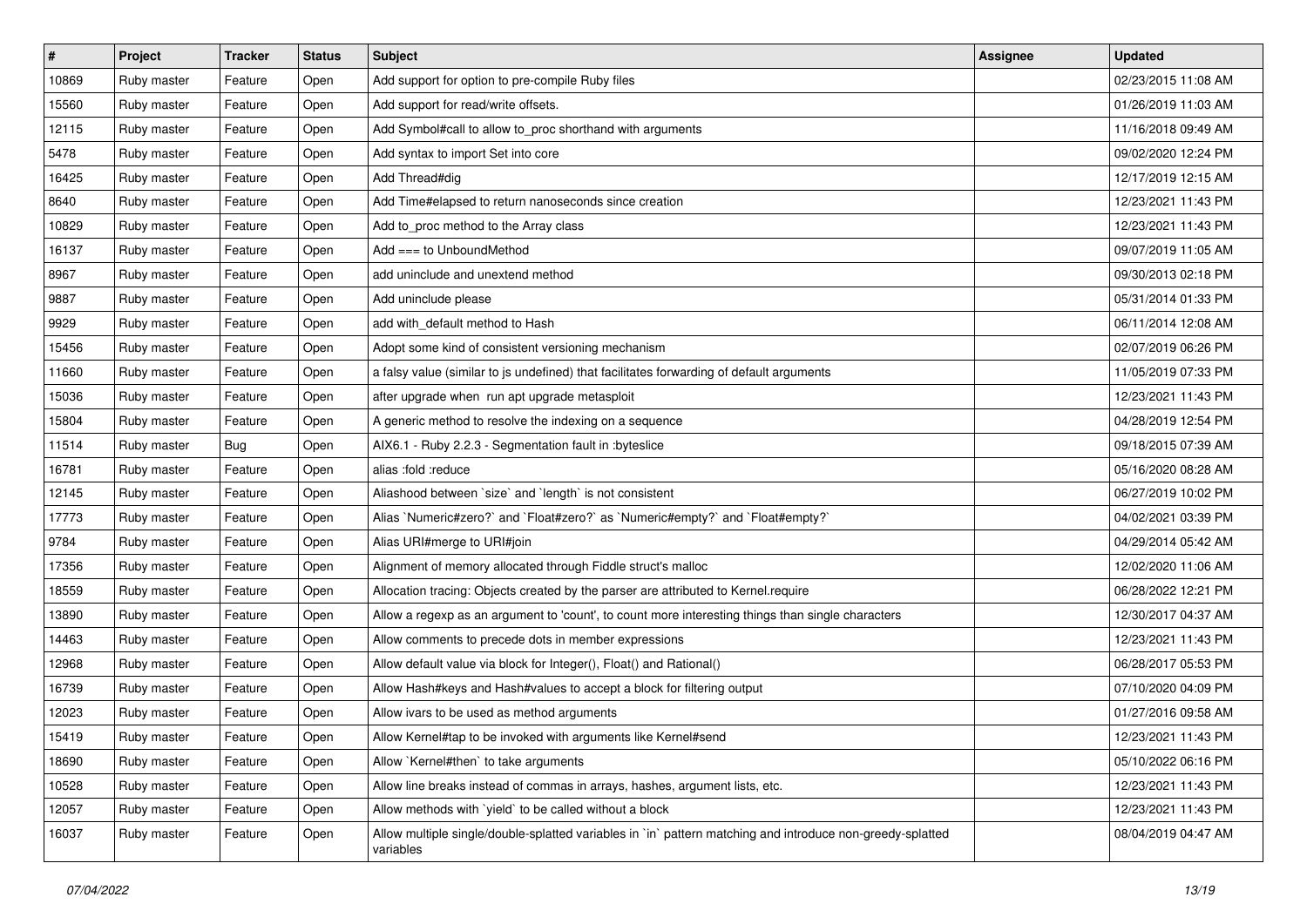| $\vert$ # | Project     | Tracker    | <b>Status</b> | Subject                                                                                                                                                                                    | <b>Assignee</b> | <b>Updated</b>      |
|-----------|-------------|------------|---------------|--------------------------------------------------------------------------------------------------------------------------------------------------------------------------------------------|-----------------|---------------------|
| 18617     | Ruby master | Feature    | Open          | Allow multiples keys in Hash#[] acting like Hash#dig                                                                                                                                       |                 | 03/10/2022 01:36 PM |
| 8046      | Ruby master | Feature    | Open          | allow Object#extend to take a block                                                                                                                                                        |                 | 12/25/2017 06:15 PM |
| 12969     | Ruby master | Feature    | Open          | Allow optional parameter in String#strip and related                                                                                                                                       |                 | 01/20/2017 08:19 AM |
| 16667     | Ruby master | Feature    | Open          | Allow parameters to Symbol#to_proc and Method#to_proc                                                                                                                                      |                 | 03/03/2020 03:40 PM |
| 16336     | Ruby master | Feature    | Open          | Allow private constants to be accessed with absolute references                                                                                                                            |                 | 11/14/2019 06:21 PM |
| 10863     | Ruby master | Feature    | Open          | allow protected class methods to be callable from instance methods                                                                                                                         |                 | 04/01/2015 06:11 PM |
| 8291      | Ruby master | Feature    | Open          | Allow retrieving the root Fiber of a Thread                                                                                                                                                |                 | 12/23/2021 11:43 PM |
| 8921      | Ruby master | Feature    | Open          | Allow select, reject, etc to accept a regex                                                                                                                                                |                 | 04/04/2020 05:57 AM |
| 15927     | Ruby master | Feature    | Open          | Allow string keys to be used for String#% and sprintf methods                                                                                                                              |                 | 06/17/2019 07:13 AM |
| 9095      | Ruby master | Feature    | Open          | Allow `Symbol#to_proc` to take arguments                                                                                                                                                   |                 | 11/10/2013 04:25 AM |
| 18603     | Ruby master | Feature    | Open          | Allow syntax like obj.method(arg)=value                                                                                                                                                    |                 | 02/27/2022 05:04 PM |
| 18683     | Ruby master | Feature    | Open          | Allow to create hashes with a specific capacity.                                                                                                                                           |                 | 04/22/2022 02:34 PM |
| 16688     | Ruby master | Feature    | Open          | Allow #to_path object as argument to system()                                                                                                                                              |                 | 04/13/2020 05:37 PM |
| 16296     | Ruby master | Feature    | Open          | Alternative behavior for ` ` in method body if ` ` is not in method definition                                                                                                             |                 | 11/10/2019 10:20 AM |
| 14278     | Ruby master | Feature    | Open          | Ambiguous Exception for OpenSSL::HMAC.digest                                                                                                                                               |                 | 06/20/2019 11:36 PM |
| 7250      | Ruby master | Feature    | Open          | A mechanism to include at once both instance-level and class-level methods from a module                                                                                                   |                 | 12/25/2017 06:15 PM |
| 17718     | Ruby master | Feature    | Open          | a method paramaters object that can be pattern matched against                                                                                                                             |                 | 03/24/2021 01:29 PM |
| 8827      | Ruby master | Feature    | Open          | A method that flips the receiver and the first argument                                                                                                                                    |                 | 08/29/2013 05:59 AM |
| 10183     | Ruby master | Feature    | Open          | An alternative name for method `class`                                                                                                                                                     |                 | 10/31/2017 11:42 AM |
| 12083     | Ruby master | Feature    | Open          | \$_ and \$~ by Binding#local_variable_{get,set}                                                                                                                                            |                 | 02/18/2016 04:35 AM |
| 15557     | Ruby master | Feature    | Open          | A new class that stores a condition and the previous receiver                                                                                                                              |                 | 01/27/2019 05:22 AM |
| 18137     | Ruby master | Feature    | Open          | A new method to check Proc is isolated or not                                                                                                                                              |                 | 10/27/2021 07:30 AM |
| 12901     | Ruby master | Feature    | Open          | Anonymous functions without scope lookup overhead                                                                                                                                          |                 | 01/01/2022 12:30 PM |
| 12262     | Ruby master | Feature    | Open          | Anti-loop                                                                                                                                                                                  |                 | 04/09/2016 05:30 AM |
| 18396     | Ruby master | <b>Bug</b> | Open          | An unexpected "hash value omission" syntax error when without parentheses call expr follows                                                                                                |                 | 03/29/2022 09:58 PM |
| 14967     | Ruby master | Feature    | Open          | Any type                                                                                                                                                                                   |                 | 08/11/2019 07:43 PM |
| 15627     | Ruby master | Feature    | Open          | Appearance of custom singleton classes                                                                                                                                                     |                 | 06/15/2020 10:37 PM |
| 10425     | Ruby master | Feature    | Open          | A predicate method to tell if a number is near another                                                                                                                                     |                 | 10/26/2014 01:47 AM |
| 10426     | Ruby master | Feature    | Open          | A predicate to express congruence                                                                                                                                                          |                 | 11/14/2014 02:11 AM |
| 13860     | Ruby master | Feature    | Open          | A proposal for a new, simpler class-method addition to Time - for the time being calling it Time.date() but<br>another name is fine; and the ability to omit '%' tokens as arguments to it |                 | 02/21/2018 12:57 PM |
| 12378     | Ruby master | Feature    | Open          | arbitrary size Random.new_seed                                                                                                                                                             |                 | 05/13/2016 04:44 PM |
| 17399     | Ruby master | Misc       | Open          | Are endless methods experimental?                                                                                                                                                          |                 | 12/22/2020 07:05 PM |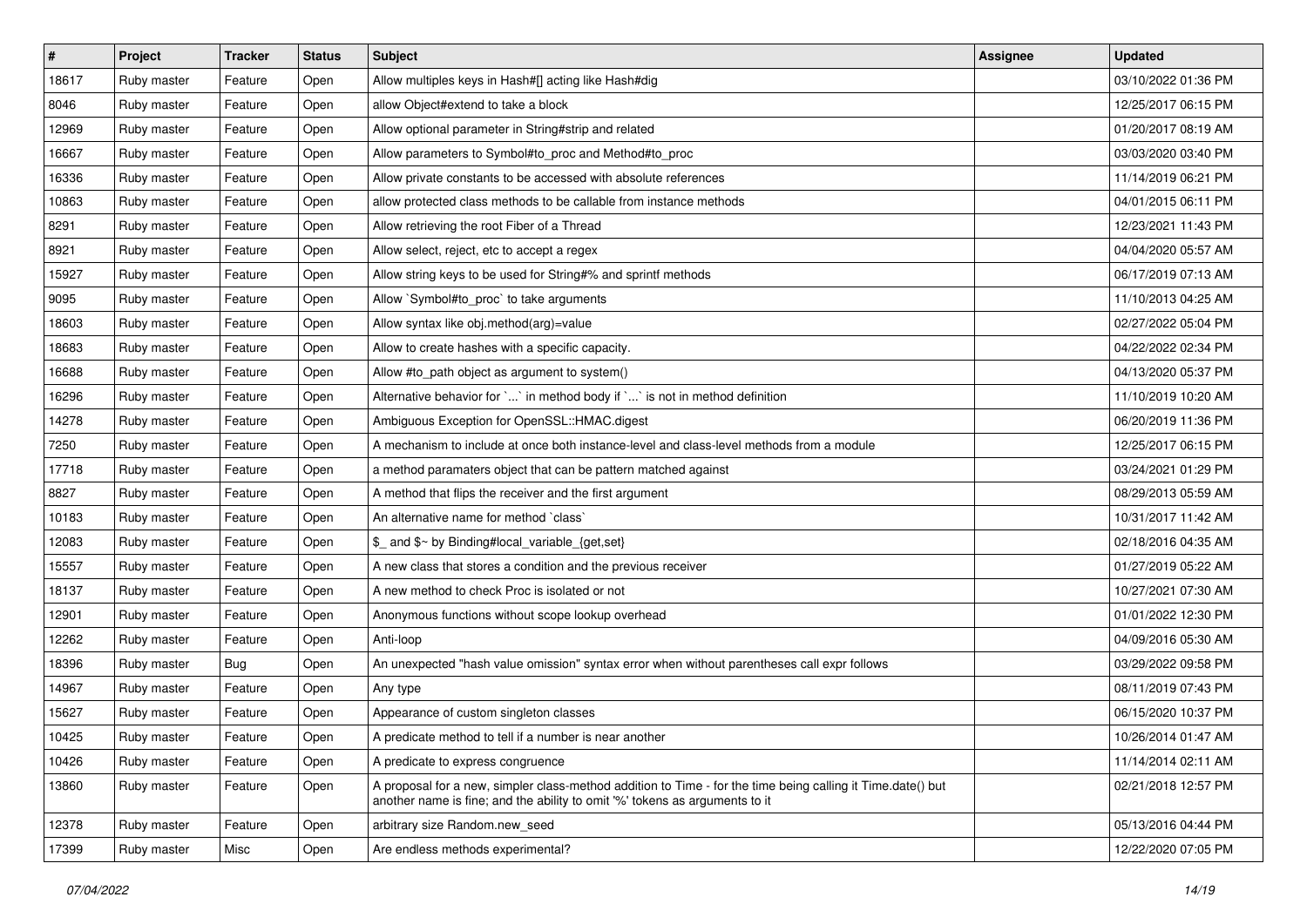| $\vert$ # | Project     | <b>Tracker</b> | <b>Status</b> | Subject                                                                                     | <b>Assignee</b> | <b>Updated</b>      |
|-----------|-------------|----------------|---------------|---------------------------------------------------------------------------------------------|-----------------|---------------------|
| 18892     | Ruby master | Bug            | Open          | ARGF.lineno starts from 2 when the file has shebang                                         |                 | 07/02/2022 06:11 AM |
| 12992     | Ruby master | Feature        | Open          | ArgumentError if hostname is missing                                                        |                 | 07/27/2021 11:40 AM |
| 12482     | Ruby master | Feature        | Open          | ArgumentError.new(nil) should give a better description                                     |                 | 06/16/2016 04:18 AM |
| 14111     | Ruby master | Feature        | Open          | ArgumentError0000000000000000000000000                                                      |                 | 06/13/2019 05:41 AM |
| 18402     | Ruby master | Feature        | Open          | <b>Argument Labels</b>                                                                      |                 | 01/31/2022 06:14 PM |
| 16039     | Ruby master | Feature        | Open          | Array#contains? to check if one array contains another array                                |                 | 12/19/2019 06:47 AM |
| 16146     | Ruby master | Feature        | Open          | Array .difference allow custom comparison                                                   |                 | 11/11/2019 08:34 PM |
| 16118     | Ruby master | Feature        | Open          | Array .difference allow custom comparison                                                   |                 | 12/23/2021 11:44 PM |
| 14585     | Ruby master | Feature        | Open          | Array#each_pair                                                                             |                 | 03/11/2018 11:38 PM |
| 16928     | Ruby master | Feature        | Open          | Array#include_all? & Array#include_any?                                                     |                 | 06/01/2020 09:27 PM |
| 17056     | Ruby master | Feature        | Open          | Array#index: Allow specifying the position to start search as in String#index               |                 | 09/25/2020 01:41 PM |
| 10729     | Ruby master | Feature        | Open          | Array method to subtract in place                                                           |                 | 01/11/2015 02:29 PM |
| 12059     | Ruby master | Feature        | Open          | `Array#single?`, `Hash#single?`                                                             |                 | 02/10/2016 04:02 AM |
| 16678     | Ruby master | Misc           | Open          | Array#values_at has unintuitive behavior when supplied a range starting with negative index |                 | 03/09/2020 02:06 PM |
| 8970      | Ruby master | Feature        | Open          | Array.zip and Array.product                                                                 |                 | 09/12/2019 03:40 AM |
| 17856     | Ruby master | Feature        | Open          | ary.member? is slower than ary.include?                                                     |                 | 05/11/2021 10:12 AM |
| 13164     | Ruby master | Bug            | Open          | A second `SystemStackError` exception results in `Segmentation fault (core dumped)`         |                 | 04/14/2017 01:05 PM |
| 11475     | Ruby master | Feature        | Open          | <b>AST</b> transforms                                                                       |                 | 08/21/2015 11:14 AM |
| 9402      | Ruby master | Feature        | Open          | A syntax to specify the default value of a hash                                             |                 | 12/23/2021 11:43 PM |
| 8259      | Ruby master | Feature        | Open          | Atomic attributes accessors                                                                 |                 | 12/23/2021 11:43 PM |
| 8635      | Ruby master | Feature        | Open          | attr accessor with default block                                                            |                 | 12/23/2021 11:43 PM |
| 16817     | Ruby master | Feature        | Open          | attr_predicate or attr_query or attr_something for ? methods                                |                 | 12/23/2021 11:44 PM |
| 18070     | Ruby master | Feature        | Open          | `attr` should be removed                                                                    |                 | 08/09/2021 05:51 PM |
| 11415     | Ruby master | Feature        | Open          | autoload with a Proc                                                                        |                 | 10/21/2015 08:38 PM |
| 15458     | Ruby master | Feature        | Open          | Automatic Exception#cause print in IRB                                                      |                 | 12/23/2021 11:44 PM |
| 16005     | Ruby master | Feature        | Open          | A variation of Time.iso8601 that can parse yyyy-MM-dd HH:mm:ss                              |                 | 06/16/2022 01:08 AM |
| 8184      | Ruby master | Feature        | Open          | Avoid the creation of meaningless ranges (nil, false, true)                                 |                 | 03/29/2013 11:16 PM |
| 13006     | Ruby master | Feature        | Open          | backtrace of thread killer                                                                  |                 | 12/06/2016 01:11 AM |
| 10634     | Ruby master | Feature        | Open          | Baselining with Benchmark                                                                   |                 | 12/23/2021 11:43 PM |
| 16671     | Ruby master | Misc           | Open          | <b>BASERUBY</b> version policy                                                              |                 | 03/05/2020 01:11 AM |
| 9832      | Ruby master | Misc           | Open          | better concurrency in threads                                                               |                 | 05/12/2014 12:33 PM |
| 12790     | Ruby master | Feature        | Open          | Better inspect for stdlib classes                                                           |                 | 02/27/2017 08:36 PM |
| 8570      | Ruby master | Feature        | Open          | Better mechanisms to safely load classes concurrently                                       |                 | 12/23/2021 11:43 PM |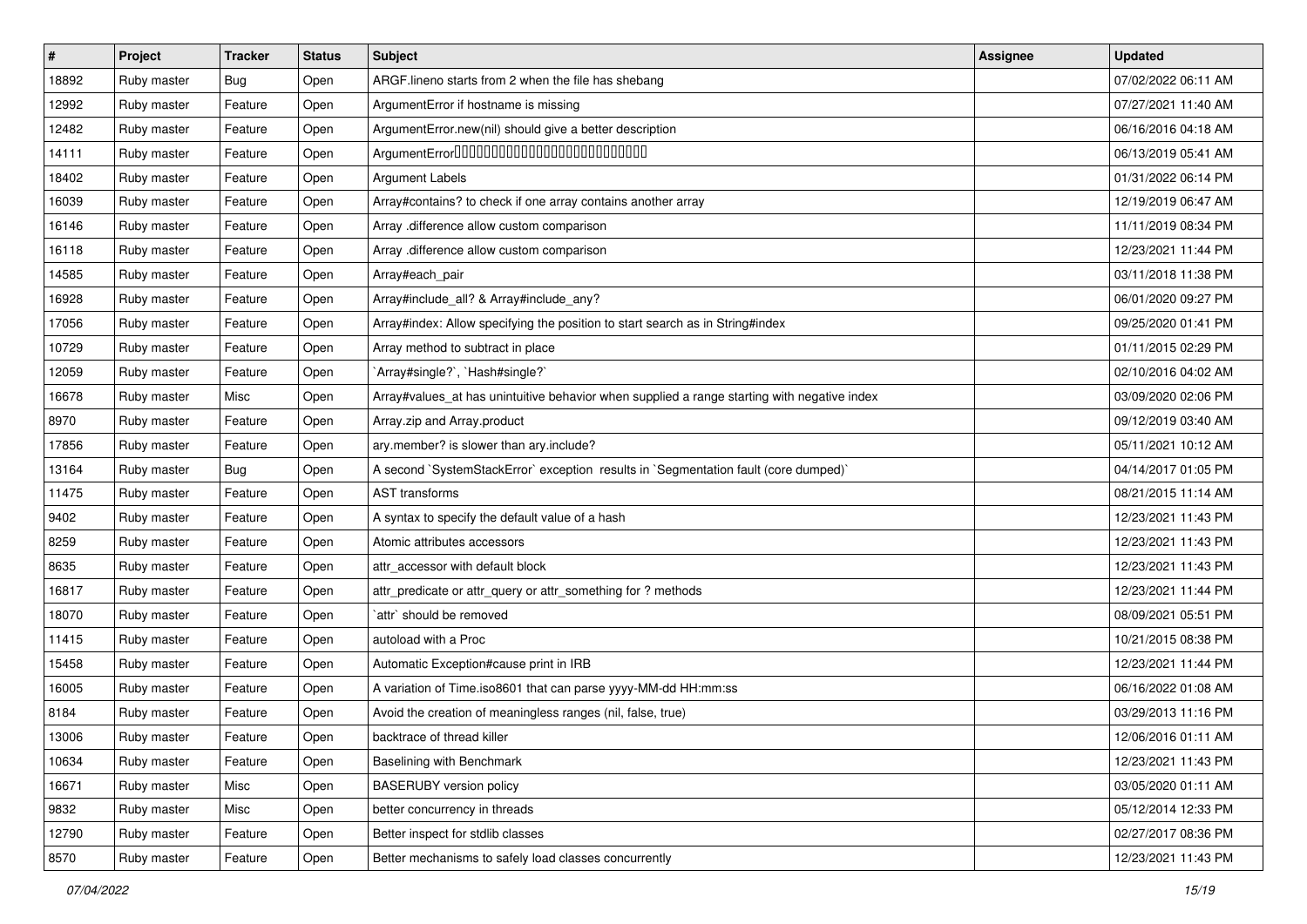| $\#$  | Project     | <b>Tracker</b> | <b>Status</b> | Subject                                                                                                                                                               | <b>Assignee</b> | <b>Updated</b>      |
|-------|-------------|----------------|---------------|-----------------------------------------------------------------------------------------------------------------------------------------------------------------------|-----------------|---------------------|
| 13434 | Ruby master | Feature        | Open          | better method definition in C API                                                                                                                                     |                 | 07/13/2017 07:41 AM |
| 13048 | Ruby master | Feature        | Open          | Better way to do Regexp.new(Regexp.escape("some string"))                                                                                                             |                 | 01/20/2017 04:01 AM |
| 18831 | Ruby master | Feature        | Open          | Block argument to 'yield'                                                                                                                                             |                 | 06/18/2022 03:12 AM |
| 11129 | Ruby master | Feature        | Open          | block-level hash destructuring only works for the last argument                                                                                                       |                 | 07/07/2019 05:11 AM |
| 13333 | Ruby master | Feature        | Open          | block to yield                                                                                                                                                        |                 | 05/19/2017 09:01 AM |
| 10327 | Ruby master | Feature        | Open          | Bool/False/True module for '==='                                                                                                                                      |                 | 10/15/2014 02:42 PM |
| 17878 | Ruby master | Bug            | Open          | bootstraptest/test_ractor.rb:224 a random failing test with "The outgoing-port is already closed<br>(Ractor::ClosedError)"                                            |                 | 09/13/2021 01:10 PM |
| 7060  | Ruby master | Feature        | Open          | Broaden support for chmod                                                                                                                                             |                 | 12/25/2017 06:15 PM |
| 18764 | Ruby master | Bug            | Open          | Build Error when Using msys2-mingw64 and Ruby 3.2                                                                                                                     |                 | 05/10/2022 06:48 AM |
| 12179 | Ruby master | Bug            | Open          | Build failure due to VPATH expansion                                                                                                                                  |                 | 04/14/2016 01:55 AM |
| 18674 | Ruby master | Bug            | Open          | Build failure `make up` with WSL2                                                                                                                                     |                 | 04/01/2022 08:51 AM |
| 16795 | Ruby master | Feature        | Open          | build ruby exe on Windows against ruby-static.lib omitting x64-vcruntime-ruby dll (no '--enable-shared' option<br>for Windows)                                        |                 | 04/17/2020 01:22 PM |
| 18435 | Ruby master | Bug            | Open          | Calling `protected` on ancestor method changes result of `instance_methods(false)`                                                                                    |                 | 06/09/2022 10:23 AM |
| 18476 | Ruby master | Bug            | Open          | Call to require stuck forever after receiving EAGAIN on writev when running with zeus                                                                                 |                 | 02/28/2022 02:55 PM |
| 18083 | Ruby master | Feature        | Open          | Capture error in ensure block.                                                                                                                                        |                 | 10/21/2021 01:00 PM |
| 18012 | Ruby master | Bug            | Open          | Case-insensitive character classes can only match multiple code points when top-level character class is not<br>negated                                               |                 | 06/29/2021 08:35 AM |
| 15363 | Ruby master | Feature        | Open          | Case insensitive file systems - add info to CONFIG or somewhere?                                                                                                      |                 | 12/03/2018 04:30 AM |
| 17989 | Ruby master | Bug            | Open          | Case insensitive Regexps do not handle characters with overlapping case foldings                                                                                      |                 | 06/15/2021 11:43 AM |
| 11723 | Ruby master | Feature        | Open          | CGI library should give access to raw request body                                                                                                                    |                 | 11/20/2015 07:06 PM |
| 15145 | Ruby master | Feature        | Open          | chained mappings proposal                                                                                                                                             |                 | 09/22/2018 12:06 AM |
| 14606 | Ruby master | Feature        | Open          | Change begin-else-end without rescue from warning to syntax error                                                                                                     |                 | 03/16/2018 01:22 AM |
| 10473 | Ruby master | Feature        | Open          | Change Date#to_datetime to use local time                                                                                                                             |                 | 07/23/2021 07:08 PM |
| 18256 | Ruby master | Feature        | Open          | Change the canonical name of Thread::Mutex, Thread::Queue, Thread::SizedQueue and<br>Thread::ConditionVariable to just Mutex, Queue, SizedQueue and ConditionVariable |                 | 10/20/2021 10:59 PM |
| 12041 | Ruby master | Feature        | Open          | Change the initializer of NameError to take a receiver as the third argument                                                                                          |                 | 02/12/2016 05:37 AM |
| 16750 | Ruby master | Misc           | Open          | Change typedef of VALUE for better type checking                                                                                                                      |                 | 04/03/2020 02:34 AM |
| 13240 | Ruby master | Feature        | Open          | Change Unicode property implementation in Onigmo from inversion lists to direct lookup                                                                                |                 | 02/22/2017 08:01 AM |
| 18010 | Ruby master | Bug            | Open          | Character class with single character gets case-folded with following string                                                                                          |                 | 06/28/2021 09:30 AM |
| 17646 | Ruby master | Bug            | Open          | Check for ` builtin mul overflow with long long arguments                                                                                                             |                 | 02/19/2021 06:19 PM |
| 10770 | Ruby master | Feature        | Open          | chr and ord behavior for ill-formed byte sequences and surrogate code points                                                                                          |                 | 01/22/2015 10:19 AM |
| 15565 | Ruby master | Feature        | Open          | Circular dependency warnings - suggestions/ideas to improve the output from ruby                                                                                      |                 | 01/25/2019 11:36 PM |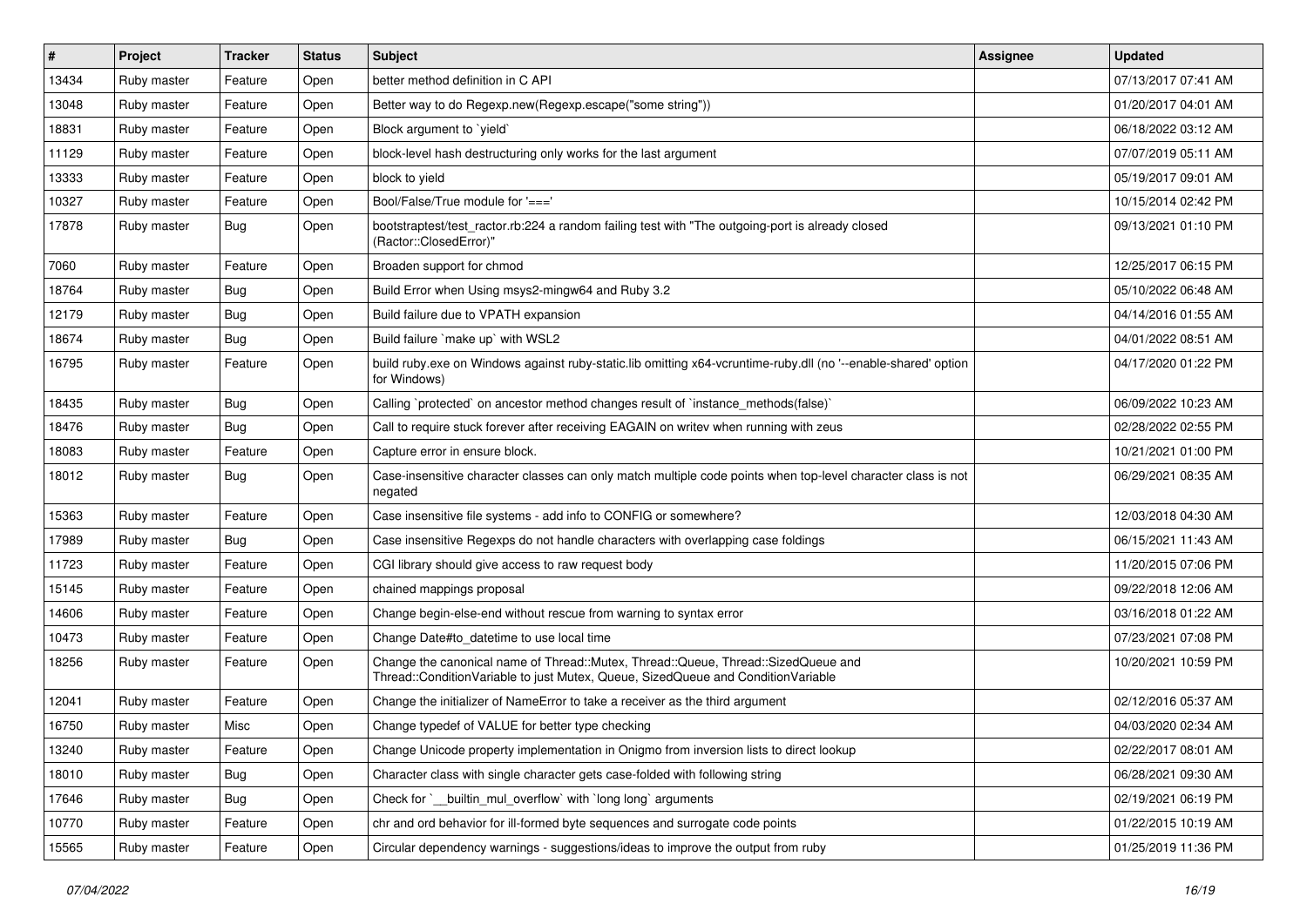| $\vert$ # | Project     | <b>Tracker</b> | <b>Status</b> | Subject                                                                                                               | <b>Assignee</b> | <b>Updated</b>      |
|-----------|-------------|----------------|---------------|-----------------------------------------------------------------------------------------------------------------------|-----------------|---------------------|
| 18379     | Ruby master | Bug            | Open          | [CI] Windows mingw/ucrt - test-all timeout failures                                                                   |                 | 12/02/2021 02:23 AM |
| 17829     | Ruby master | Misc           | Open          | Clang/LLVM correctness of x64-mingw32 build (`shorten-64-to-32` warnings)                                             |                 | 04/26/2021 04:23 PM |
| 11570     | Ruby master | Misc           | Open          | Clarify autoload chaining behavior                                                                                    |                 | 10/06/2015 04:52 PM |
| 17994     | Ruby master | Feature        | Open          | Clarify `IO.read` behavior and add `File.read` method                                                                 |                 | 07/16/2021 03:04 AM |
| 17390     | Ruby master | Misc           | Open          | Class and method-level docs for Ractor                                                                                |                 | 12/13/2020 06:33 PM |
| 10701     | Ruby master | Feature        | Open          | Class: Array 2 New methods                                                                                            |                 | 01/08/2015 07:21 AM |
| 12084     | Ruby master | Feature        | Open          | Class#instance`                                                                                                       |                 | 12/14/2021 08:52 PM |
| 17040     | Ruby master | Feature        | Open          | cleanup include/ruby/backward*                                                                                        |                 | 08/26/2020 07:07 AM |
| 12277     | Ruby master | Misc           | Open          | Coding rule: colum number                                                                                             |                 | 04/13/2016 06:32 PM |
| 18644     | Ruby master | Feature        | Open          | Coerce anything callable to a Proc                                                                                    |                 | 06/18/2022 05:28 PM |
| 12134     | Ruby master | Feature        | Open          | Comparison between 'true' and 'false'                                                                                 |                 | 03/15/2016 12:41 PM |
| 17931     | Ruby master | <b>Bug</b>     | Open          | Compile fails setup option nodynamic                                                                                  |                 | 07/07/2021 08:51 AM |
| 15840     | Ruby master | Feature        | Open          | configuration path search                                                                                             |                 | 05/11/2019 01:24 PM |
| 18429     | Ruby master | <b>Bug</b>     | Open          | Configure ruby-3.0.3 on Solaris 10 Unknown keyword 'URL' in './ruby.tmp.pc'                                           |                 | 01/18/2022 09:15 PM |
| 16346     | Ruby master | Misc           | Open          | Confusing macro name: RUBY_MARK_NO_PIN_UNLESS_NULL                                                                    |                 | 11/13/2019 07:39 AM |
| 12817     | Ruby master | Feature        | Open          | Consider adding method .sample() on class Hash (if this was not yet proposed)                                         |                 | 10/11/2016 12:57 AM |
| 10663     | Ruby master | Feature        | Open          | Consider adding support for String input to File. methods                                                             |                 | 01/05/2015 12:47 AM |
| 10645     | Ruby master | Feature        | Open          | Consider adding support of .first to MatchData object like MatchData[0]                                               |                 | 12/25/2014 06:50 AM |
| 14615     | Ruby master | Feature        | Open          | Consider introducing shortcut to check Net::HTTP response type                                                        |                 | 03/19/2018 05:43 AM |
| 13922     | Ruby master | Feature        | Open          | Consider showing warning messages about same-named aliases - either directly or perhaps via the "did you<br>mean gem" |                 | 09/25/2017 12:21 PM |
| 9516      | Ruby master | Misc           | Open          | Consolidate all deprecation messages to one or more helper methods                                                    |                 | 02/13/2014 05:11 PM |
| 12077     | Ruby master | Feature        | Open          | Consolidate SSLSocket interface with TCPSocket                                                                        |                 | 05/17/2016 06:37 AM |
| 6828      | Ruby master | Feature        | Open          | <b>Constancy of Constants</b>                                                                                         |                 | 12/10/2020 08:47 AM |
| 18622     | Ruby master | <b>Bug</b>     | Open          | const_get still looks in Object, while lexical constant lookup no longer does                                         |                 | 04/22/2022 11:26 AM |
| 17749     | Ruby master | Feature        | Open          | Const source location without name                                                                                    |                 | 04/17/2021 07:38 AM |
| 17137     | Ruby master | Misc           | Open          | Cooperation on maintaining official docker ruby images                                                                |                 | 09/02/2020 05:03 PM |
| 15861     | Ruby master | Feature        | Open          | Correctly parse `file:c:/path/to/file` URIs                                                                           |                 | 05/18/2019 10:58 PM |
| 18678     | Ruby master | Bug            | Open          | Crash on Mac - vm call0 cfunc with frame                                                                              |                 | 05/26/2022 05:40 PM |
| 18659     | Ruby master | Feature        | Open          | Create a Binding at the time of an exception and make it available to Rescue                                          |                 | 03/25/2022 10:55 AM |
| 12110     | Ruby master | Feature        | Open          | Create a method to avoid vacuous truth?                                                                               |                 | 03/12/2016 08:01 AM |
| 15074     | Ruby master | Feature        | Open          | Create 'official' C API documentation on ruby-doc.org                                                                 |                 | 09/12/2018 09:12 PM |
| 11183     | Ruby master | <b>Bug</b>     | Open          |                                                                                                                       |                 | 05/26/2015 08:32 AM |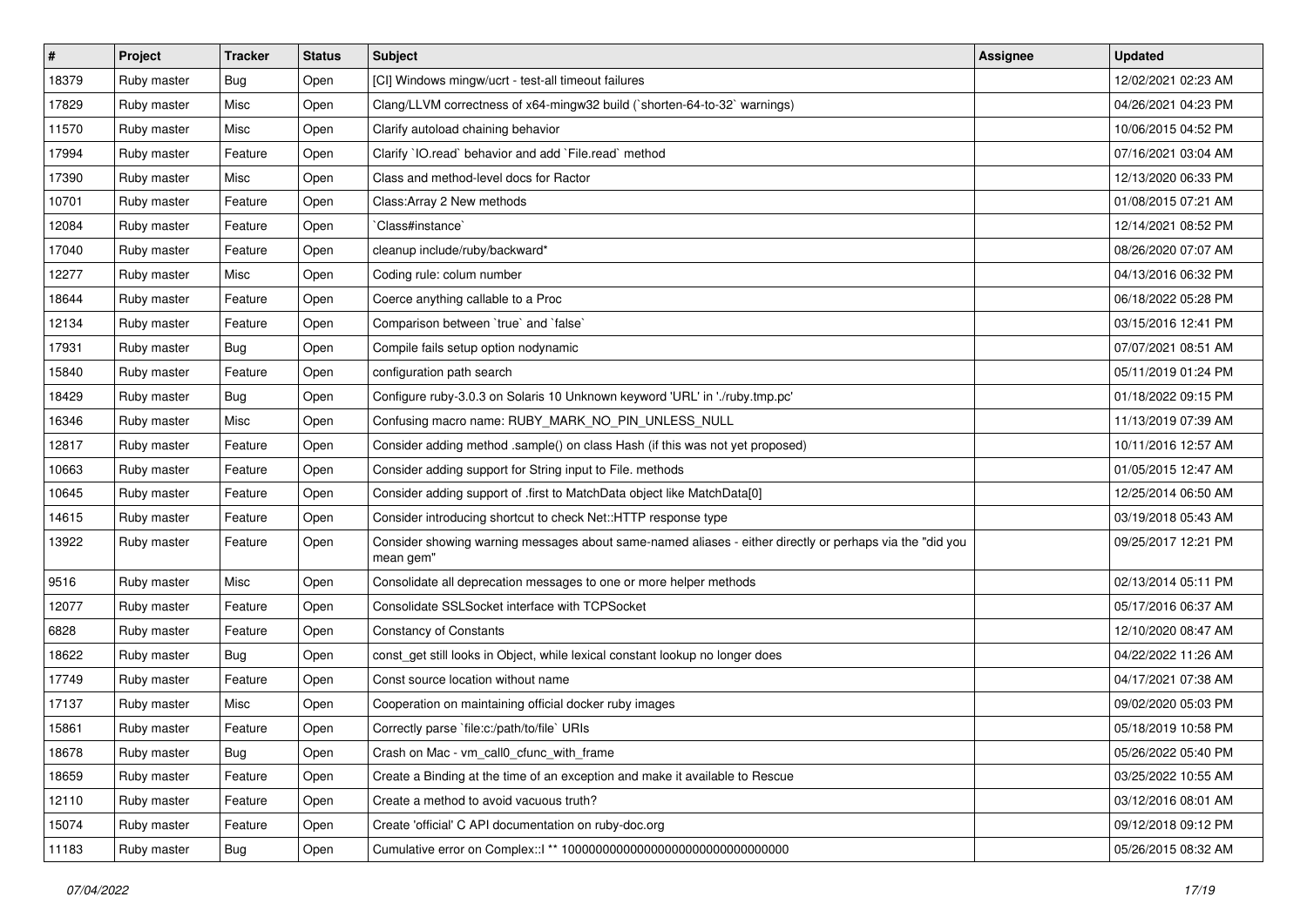| $\pmb{\sharp}$ | Project     | <b>Tracker</b> | <b>Status</b> | <b>Subject</b>                                                                                                                      | <b>Assignee</b> | <b>Updated</b>      |
|----------------|-------------|----------------|---------------|-------------------------------------------------------------------------------------------------------------------------------------|-----------------|---------------------|
| 11550          | Ruby master | Feature        | Open          | Current behaviour of super() is dangerous in the presence of more than one included modules.                                        |                 | 01/20/2016 08:44 AM |
| 13072          | Ruby master | Misc           | Open          | Current state of date standard library                                                                                              |                 | 09/02/2017 05:38 PM |
| 17683          | Ruby master | Misc           | Open          | Current status of beginless range (experimental or not)                                                                             |                 | 06/05/2021 07:22 AM |
| 18296          | Ruby master | Feature        | Open          | Custom exception formatting should override `Exception#full_message`.                                                               |                 | 12/15/2021 08:49 PM |
| 8807           | Ruby master | Feature        | Open          | <b>Custom literals</b>                                                                                                              |                 | 12/10/2020 08:53 AM |
| 8437           | Ruby master | Feature        | Open          | custom operators, unicode                                                                                                           |                 | 08/30/2015 03:05 AM |
| 11987          | Ruby master | Feature        | Open          | daemons can't show the backtrace of rb_bug                                                                                          |                 | 01/13/2016 10:58 AM |
| 11177          | Ruby master | Bug            | Open          | DATADEOF00000000                                                                                                                    |                 | 05/25/2015 03:49 AM |
| 15418          | Ruby master | Misc           | Open          | Date.parse('2018')                                                                                                                  |                 | 12/15/2018 09:17 PM |
| 15598          | Ruby master | Bug            | Open          | Deadlock on mutual reference of autoloaded constants                                                                                |                 | 03/20/2019 10:58 AM |
| 16557          | Ruby master | Feature        | Open          | Deduplicate Regexp literals                                                                                                         |                 | 02/28/2020 11:44 AM |
| 18640          | Ruby master | Feature        | Open          | default empty string argument for `String#sub` and `String#sub!`, e.g. `"hello".sub("I")`                                           |                 | 03/19/2022 02:33 AM |
| 17722          | Ruby master | <b>Bug</b>     | Open          | define_method with shareable results in "defined in a different Ractor"                                                             |                 | 08/24/2021 12:03 PM |
| 14040          | Ruby master | Feature        | Open          | deprecate HTTP.version_1_2                                                                                                          |                 | 10/22/2017 09:32 AM |
| 17468          | Ruby master | Feature        | Open          | Deprecate RUBY_DEVEL                                                                                                                |                 | 06/16/2022 01:08 AM |
| 18836          | Ruby master | Misc           | Open          | DevMeeting-2022-07-21                                                                                                               |                 | 06/30/2022 03:26 AM |
| 13314          | Ruby master | Feature        | Open          | $dig =$                                                                                                                             |                 | 03/14/2017 12:55 PM |
| 14564          | Ruby master | Feature        | Open          | dig` opposite method                                                                                                                |                 | 03/07/2018 11:24 PM |
| 15563          | Ruby master | Feature        | Open          | #dig that throws an exception if a key doesn't exist                                                                                |                 | 02/17/2020 08:42 AM |
| 10217          | Ruby master | Feature        | Open          | Dir constructor similar to Pathname constructor                                                                                     |                 | 12/23/2021 11:43 PM |
| 16249          | Ruby master | Feature        | Open          | Dir#empty? and File#empty?                                                                                                          |                 | 10/19/2019 12:49 PM |
| 12226          | Ruby master | Feature        | Open          | Dir.home with valid named user raises ArgumentError on Windows                                                                      |                 | 05/08/2016 10:06 AM |
| 16130          | Ruby master | Misc           | Open          | [Discussion / Ideas] Finding a good name for the concept of/behind guilds - primarily the NAME                                      |                 | 08/27/2019 04:00 PM |
| 16803          | Ruby master | Misc           | Open          | Discussion: those internal macros reside in public API headers                                                                      |                 | 05/14/2020 12:27 PM |
| 14931          | Ruby master | Feature        | Open          | [DOC] exception keyword argument is not documented in some methods                                                                  |                 | 07/22/2018 08:53 AM |
| 13108          | Ruby master | Feature        | Open          | [Doc Request] Explicitly document Range#sum                                                                                         |                 | 01/05/2017 11:50 PM |
| 13497          | Ruby master | Misc           | Open          | Docs, code samples, Ripper example                                                                                                  |                 | 04/23/2017 04:27 AM |
| 15224          | Ruby master | Misc           | Open          | [DOCs] Minor inconsistency in class Array #initialize_copy -<br>https://ruby-doc.org/core-2.5.1/Array.html#method-i-initialize_copy |                 | 10/13/2018 02:26 PM |
| 12595          | Ruby master | Misc           | Open          | Documentation                                                                                                                       |                 | 07/18/2016 04:39 PM |
| 14673          | Ruby master | Misc           | Open          | Documentation for `Array#drop` / `drop_while` unclear in regard to modification                                                     |                 | 04/10/2018 09:51 AM |
| 15249          | Ruby master | Misc           | Open          | Documentation for attr_accessor and attr_reader should be corrected                                                                 |                 | 10/23/2018 08:09 PM |
| 15654          | Ruby master | Misc           | Open          | Documentation for Complex is wrong or misleading                                                                                    |                 | 03/11/2019 11:55 AM |